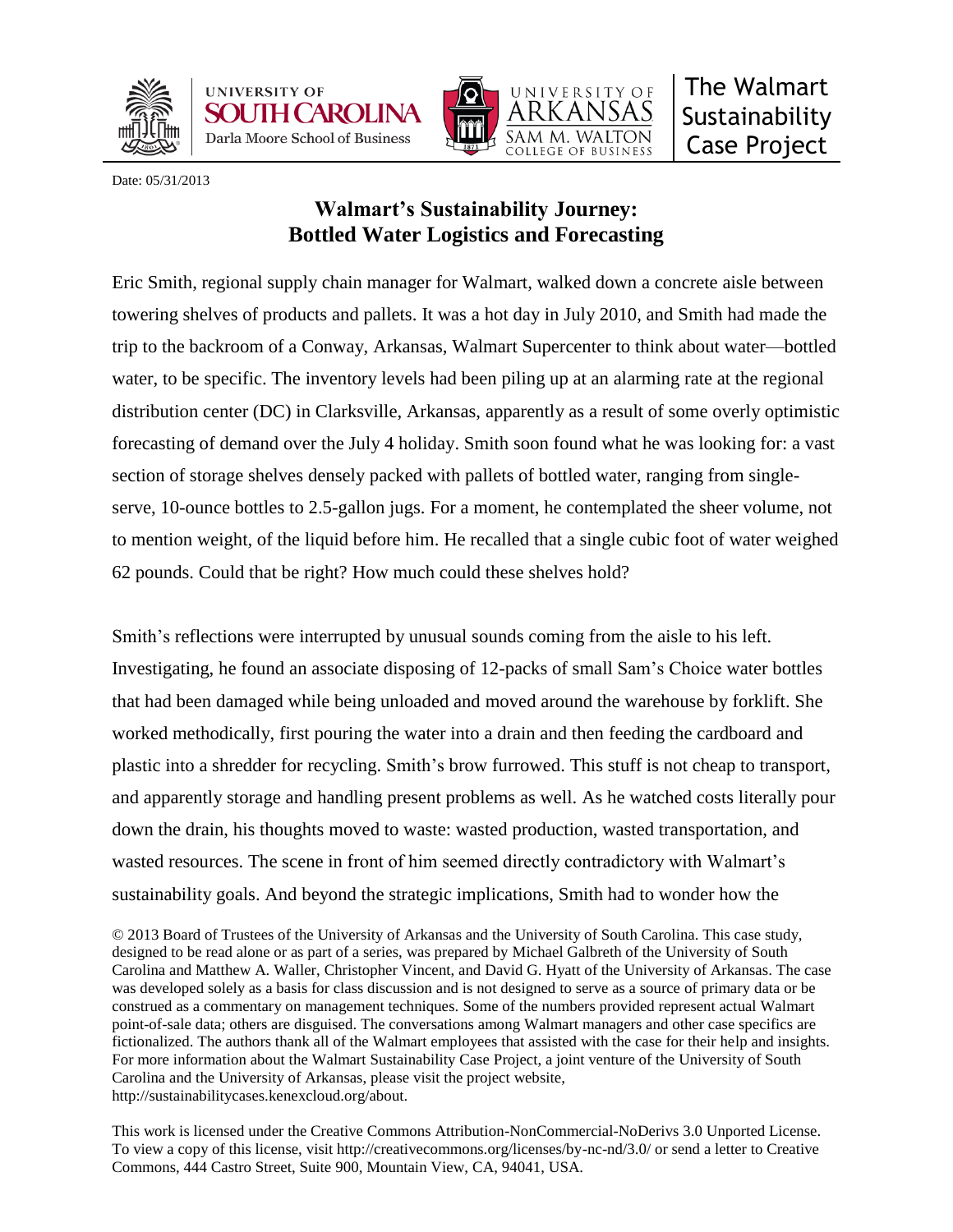perpetual inventory system even recorded this reduction in inventory. Was it recorded at all? It appeared to be time to get smarter about water at Walmart.

## **Bottled Water**

Water in a plastic bottle might not be the most exciting product category, but sales of bottled water have registered nearly continuous growth for more than three decades. The idea of bottling water began in Europe in the 1700s, when mineral spring water was bottled and sold for its reputed healing properties. In the early twentieth century, bottled water in Europe offered a safe alternative to unsanitary tap water in many areas. Bottled water entered the U.S. market much later; sanitization of public water had been available there since early in the twentieth century. But consumption of bottled water in the United States saw rapid increases in the 1990s and 2000s, rising from 9.8 gallons per person in 1992<sup>i</sup> to 27.6 gallons per person in 2009.<sup>ii</sup> Overall, consumption of bottled water grew a thousand-fold between 1984 and 2005.<sup>iii</sup> The drivers of this increase were numerous and varied: an aging municipal water infrastructure; a perception that bottled water was safer and tasted better than tap water;<sup>iv</sup> and greater mobility that required convenient, portable water delivery methods. Another important growth driver was the increased focus on healthy diet and lifestyle choices, in which proper hydration and avoidance of sugary drinks both play important roles. People who consume bottled water regularly are twice as likely to cite health concerns as a factor in their beverage choices than those who do not. Furthermore, the increase in bottled water consumption was accompanied by a greater share of households using water filters at home.

Overall, water made up 41% of the beverages Americans consume, and bottled water constituted nearly one-third of total water consumption.<sup>V</sup> Studies showed that bottled water drinkers were disproportionately from ethnic minorities and had higher-than-average levels of education. Furthermore, though bottled water often was compared to tap water, only 30% of its consumers said they would drink tap water if bottled water were not available; the others would choose some other bottled beverage. Thus the market that featured bottled water also included carbonated soft drinks, sports drinks, juices, coffee, milk, and beer. In this category, bottled water had gained ground against all its competitors, especially soft drinks. Between 2000 and 2009, bottled water's market share increased from 9% to 14.5%, while soft drinks fell from 30% to 24%. During the economic downturn that began in 2008, sales of nearly all beverages decreased, but bottled water sales decreased less than those of all other beverage categories.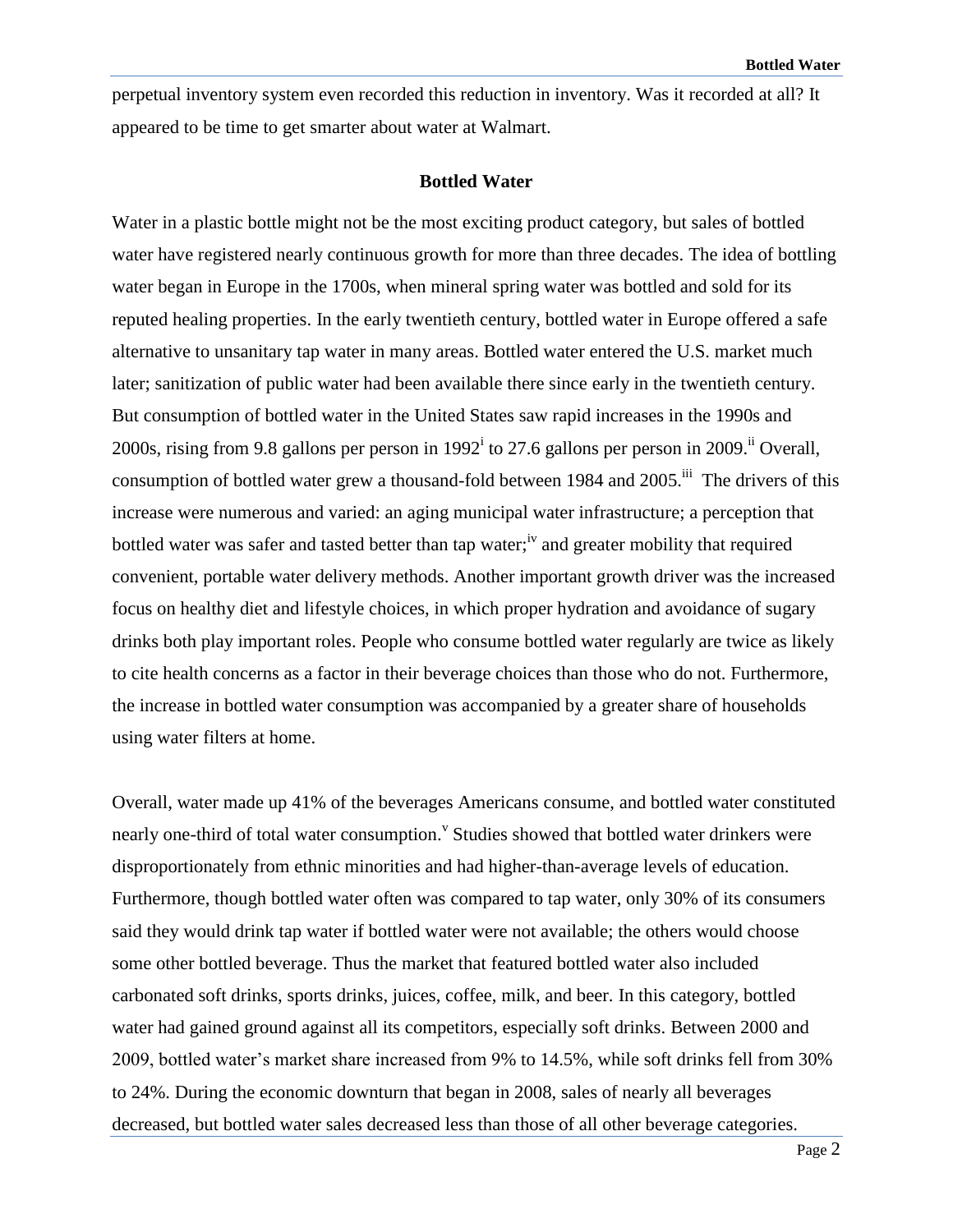Bottled water sold in many sizes and formats, bottled in both glass and various types of plastic bottles, but 70% of water sold in the United States used a "single-serve" format and came in polyethylene terephthalate (PET) plastic bottles. Bottled water also can be classified into several subcategories, such as carbonated, mineral, artesian, spring, purified, and deionized. None of these varieties include flavorings as such, though added minerals can enhance flavor. Water comes from various sources or goes through several processes, depending on its labeling. The most common label is pure or purified water. Purified water may be from any acceptable source, including springs or municipal sources, but the dissolved solids must be removed from it using distillation or reverse osmosis. Spring water comes from underground and rises to the surface without active extraction. Mineral water may be from any source but contains a minimum level of minerals. Regardless of the source, all bottled water must be sanitized and filtered.

Recent trends indicated consumers prefer packages of multiple, smaller bottles rather than single, larger bottles, so the fastest growing product category is 12- and 24-packs of single-serve, 10 fluid ounce (237 ml) bottles. Walmart's private label water brands, Sam's Choice and Great Value, sold in such packs, were bottled in five locations in North America (Quebec, Florida, Texas, and two West Virginia sites), and competed primarily on price.

#### **Walmart and Sustainability**

"We didn't get where we are today by being like everyone else and driving the middle of the road," said Lee Scott, CEO of Walmart, in 2005. "We became Walmart by being different, radically different."<sup>vi</sup> The radical difference Scott proposed that day was sustainability leadership, committing the company to be supplied by 100% renewable energy, to produce zero waste, and to sell products that not only sustained communities but also protected the environment. He gave no timelines for achieving those goals, and admitted he didn't know exactly how to achieve them. But the environment was being degraded by human activity, which was hurting people—"Katrina in slow motion," Scott called it, referring to the devastating 2005 hurricane—and people involved in business had an opportunity and the responsibility to eliminate this negative impact.

In retrospect, the speech and emphasis on sustainability came to be regarded as a significant change for Walmart, yet Scott couched it as a continuation of Walmart's longstanding principle of finding business opportunities in unlikely places. At Walmart's founding in 1962, founder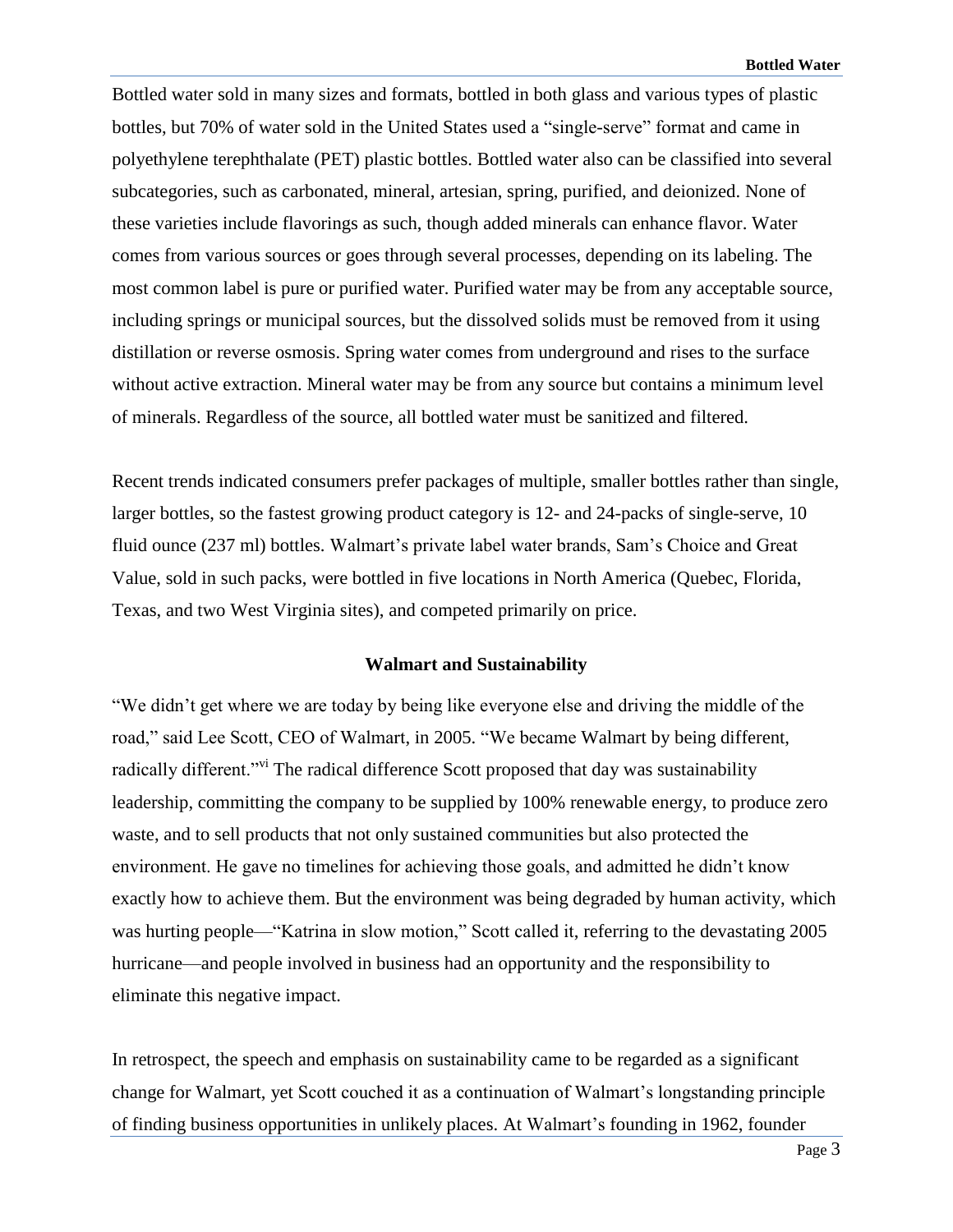Sam Walton chose to place stores in small towns in the Midwestern and southern United States, even as most retail enterprises were focusing on large cities. Walmart challenged the conventional wisdom by establishing a highly centralized system of store-level planning, and by 1987, it had completed the installation of the largest private satellite network in the world, connecting every store with its home offices in Bentonville, Arkansas.<sup>vii</sup> The company also challenged a traditional model of outsourced transportation services, establishing its own trucking fleet in the late 1970s in response to the high rates charged by trucking companies to deliver to stores in small towns.<sup>viii</sup>

Walton's innovative thinking resulted in explosive growth for his company. By 1996 Walmart had a presence in all 50 U.S. states and five countries, including China. In 1999, with 1.1 million employees, Walmart became the world's largest private employer. Scott considered Walmart's size both a challenge and an opportunity: "We are in uncharted territory," he noted. "If we were a country, we would be the  $20<sup>th</sup>$  largest in world.... Due to our size and scope, we are uniquely positioned to have great success and impact in the world, perhaps like no company before us."

In other contexts, Scott made the case that sustainability was not just another task on a to-do list but rather a lens through which to see the world and business.<sup>ix</sup> This led the company to rethink the role of consumers in achieving sustainability. For instance, Walmart actively influenced customers' light bulb purchasing decisions, directing them toward more expensive compact fluorescent bulbs and away from cheaper, energy-intensive incandescent bulbs.<sup>x</sup> Sustainability was not a philanthropic add-on but a new way of doing business that could also ensure additional profits for the company. For example, waste is both an economic loss and an environmental hazard, and thus Walmart would focus on waste reduction strategies. In particular, Scott emphasized supply chain waste and pollution:

If there is waste or pollution, someone along the line pays for it. For example, if our trucks are inefficient from a fuel standpoint, we'll pay for that at the diesel pump. If the dumpsters behind our stores fill up with trash, you can be assured that we paid someone to send that trash to us, and we will pay someone to take it away. <sup>xi</sup>

### **Sustainability and Bottled Water**

When *The Wall Street Journal* asked Lee Scott where to draw a line—sell a product with a high environmental cost or not offer it—he had a ready answer: "If the customer wants bottled water,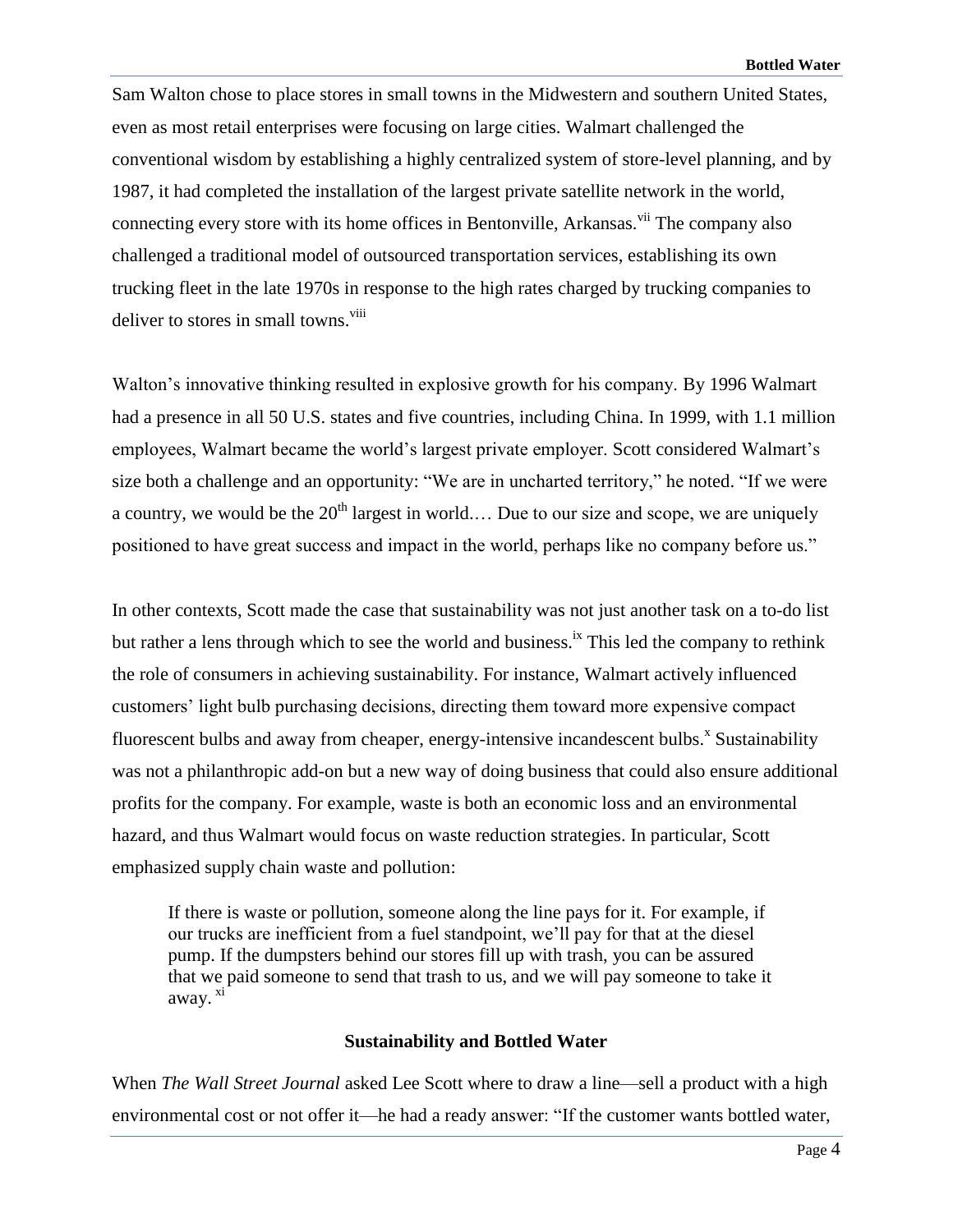we are going to sell bottled water. But even if you're going to sell bottled water, you can sell it and have less of a negative impact." And indeed, the negative impact of bottled water on the environment has long been the subject of active discussions among business leaders and environmentalists. A 2007 *Fast Company* article brought the issue to the forefront, framing the decision to drink bottled water as one with deep ethical implications. For instance, Fiji Water produced more than a million bottles of water a day, yet more than half the people on the island of Fiji did not have reliable, safe drinking water. <sup>xii</sup> Water bottlers acted quickly to defend themselves and establish their sustainability credentials. Still, consumers and watchdog groups remained skeptical. One group, commenting on the controversial Fiji Water product (bottled on the remote Pacific island and shipped to locations worldwide), asserted:

The fact that a product that comes packaged in plastic and is shipped thousands of miles from its source of origin could claim the mantle of sustainability is dubious at best…. While we appreciate Fiji Water's attempt to mitigate the negative environmental impacts of their water operation, the fact remains that the only truly sustainable water is the kind that requires no fancy packaging or clever marketing gimmicks: tap water.<sup>xiii</sup>

The quality of bottled water was also questioned, and sometimes even bottled water representatives were unable to distinguish their products from competitors. $\frac{x}{y}$  A market-based study conducted by an advocacy NGO, Environmental Working Group, indicated that bottled water contained contaminants at levels no different than routinely found in tap water, noting,

Several Sam's Choice samples purchased in California exceeded legal limits for bottled water contaminants in that state. Cancer-causing contaminants in bottled water purchased in 5 states (North Carolina, California, Virginia, Delaware and Maryland) and the District of Columbia substantially exceeded the voluntary standards established by the bottled water industry.<sup>xv</sup>

In terms of packaging, though PET plastics are highly recyclable and can be converted into products like carpeting, fleece clothing, and playground equipment, as well as new containers and bottles, in 2008 only about 13% of plastic bottles ended up in the U.S. recycling stream. Approximately 2 million tons of water bottles instead moved to landfills.<sup>xvi</sup> Not only would these plastic bottles take centuries to decompose, but they cannot be incinerated, because burning them releases toxic chlorine gas into the atmosphere and produces ash containing heavy metals. The NRDC also estimated greenhouse effects related to transportation: In 2006, the 18 million gallons of bottled water shipped from Fiji to California produced about 2,500 tons of  $CO_2$ .<sup>xvii</sup> According to a 2007 resolution passed by the U.S. Conference of Mayors, plastic water bottles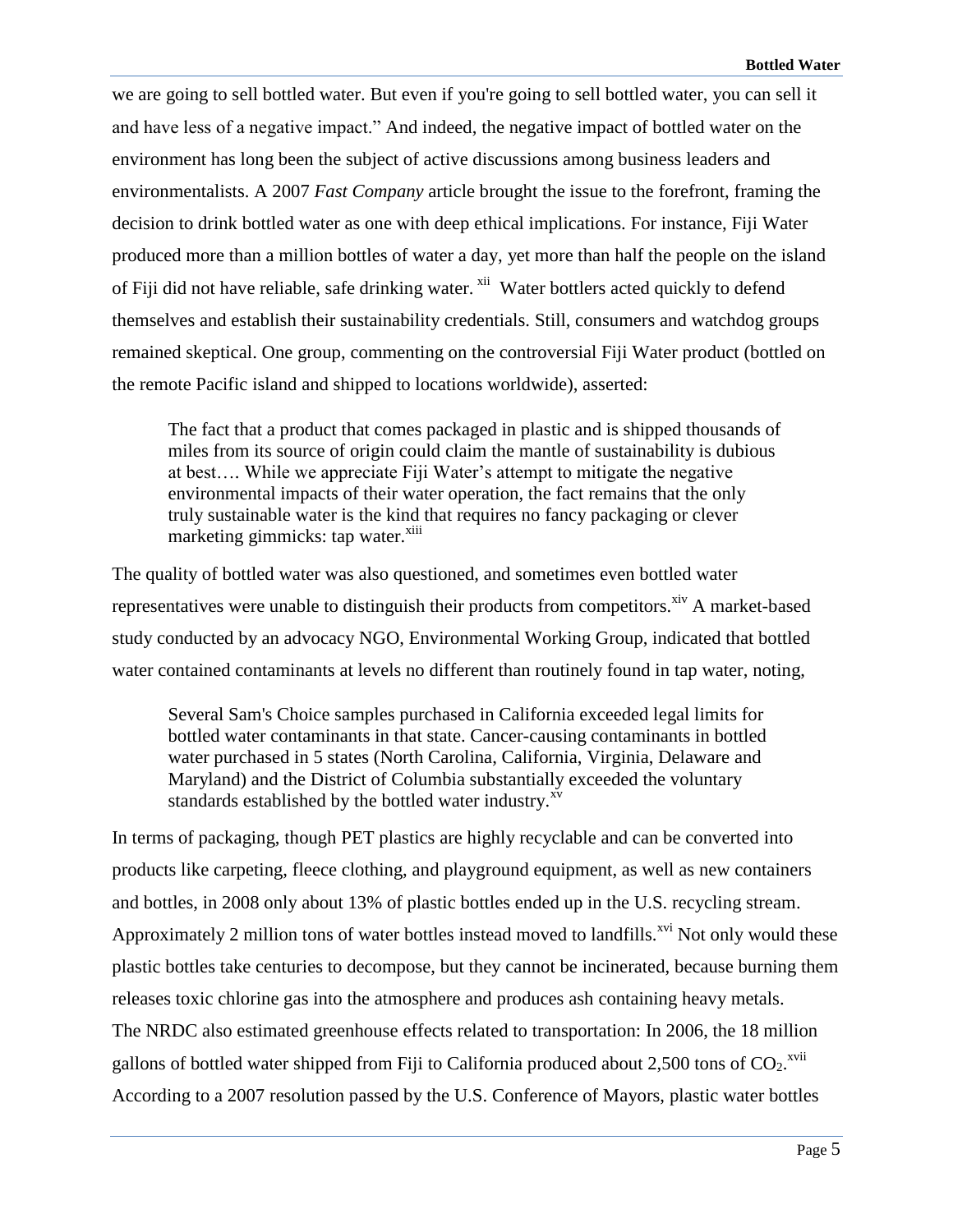produced for U.S. consumption require 1.5 million barrels of oil per year, which might otherwise power 250,000 homes or fuel 100,000 cars for a year.<sup>xviii</sup>

Even as these debates raged, consumer demand for bottled water remained and, as Lee Scott acknowledged, was unlikely to dissipate anytime soon. Rather, the consensus view suggested that bottled water would continue to steal market share from other beverages. For Eric Smith, this market status meant that improving Walmart's bottled water inventories was critical. The problem was clear in his mind: Forecasting bottled water demand was simply not good enough, and an investment in improving its forecasting could pay huge dividends for Walmart, both financially and environmentally.

Thus when Smith returned to his office later that day, he immediately called Shirley Thomas, director of merchandise replenishment, to ask if they could form a team to assess and improve Walmart's bottled water forecasting process. Thomas agreed that the waste associated with bottled water was out of line with the company's sustainability goals, but she was skeptical that improved forecasting was the solution. Considering Smith's strong arguments though, she agreed to help him with the project.

## **Forecasting Bottled Water Sales**

The very next day, Smith got started by talking with store and DC managers about their experiences with bottled water inventories. Because most sales involved single-serve containers (or multi-packs of single-serve containers), he decided to focus on such products. As he had anticipated, most of the conversations revolved around problems of excess inventories on the one hand but stockouts on the other, especially around special events such as July 4 or major sporting events. Year after year, demand during these special occasions got dramatically overestimated or underestimated. The result was a quantity of bottles on hand that was either far in excess of what was needed or not nearly enough. Although bottled water has a long shelf life and is unlikely to expire, excess bottles tie up capital, occupy valuable storage space, and offer the potential for damage as they wait to work through excess supply. The sound of water from damaged bottles being poured down the drain still rang in Smith's ears.

Of course, underestimating demand had significant consequences too. For many shoppers, the appeal of Walmart is its offer of a one-stop shop, with a wide array of products: groceries,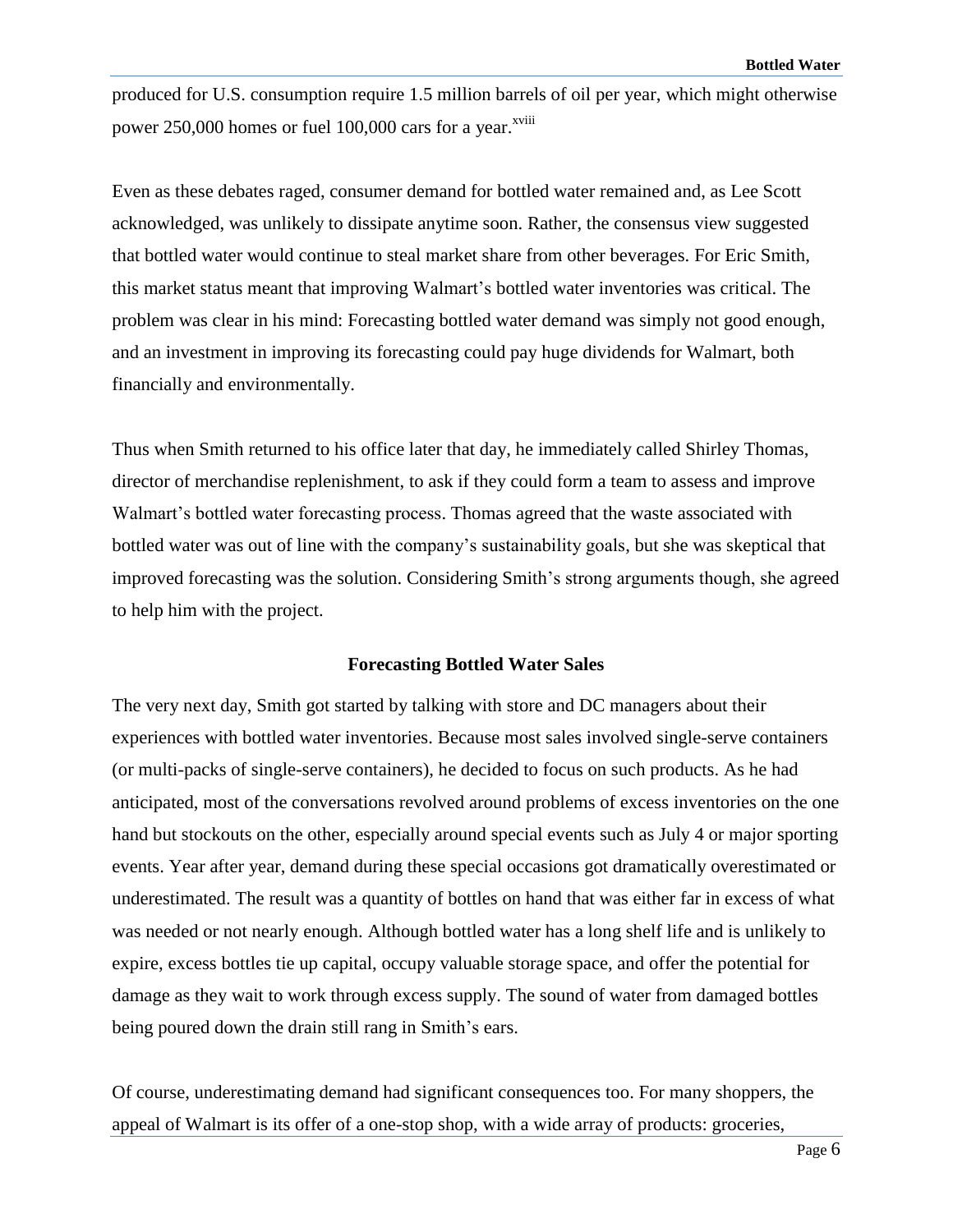general merchandise, apparel, pharmacy, and so on. Walmart shoppers thus expect products to be on the shelves. Stockouts at the store level might be resolved through interstore transshipments to address the shortfall, but this process is highly inefficient. Replacement products also might be coming on the next truck headed for the store from the DC, but this delivery might not occur for several days—or more, if the truck did not have any excess space to load the water. From a sustainability standpoint, stockouts also waste customers' fuel and time, because they must travel to another store to complete their purchases. Inventory mistakes, whether they are excess stock or shortages, thus are costly in various ways.

One of Smith's bottled water conversations with Rudy Valendorf, the Director of Merchandise Replenishment, was particularly insightful, so it is reproduced at length here:

VALENDORF: I'm concerned that we're throwing ourselves at a brick wall. Bottled water is very costly to move, in terms of money and energy use, not to mention pollution from bottle production. Besides, it may not be any better for consumers than plain tap water. Why are we trying to improve the sustainability of the supply chain of a product if the product is fundamentally unsustainable? It seems disingenuous.

SMITH: If the bottled water were being substituted for tap water at home, then I would agree with you. However, much of it is being purchased as a substitute for other drinks, including colas and even beer, in some cases. You could argue that providing bottled water as an alternative is socially responsible. Instead of purchasing a bottle of orange soda, some people are purchasing a bottle of water. If our customers wanted tap water they would get it at home; hey, they could even get it from the faucets in our bathrooms at no cost to them!

VALENDORF: But can we really say that one product is sustainable just because it is not as bad as another? The transportation and demand challenges with water exist in soft drinks, too. Besides, bottled water already costs the consumer less than bottled soft drinks. As things lie, there is already an incentive for the consumer to buy bottled water over other alternatives because it costs less and is more healthful than are soft drinks, but the environmental costs in terms of energy and resource consumption and the challenges related to waste are the same.

SMITH: My point exactly! Both are fast-moving consumer goods with similar demand patterns and a similar supply chain, but one costs less and is better for the consumer than the other. They both have an environmental cost, and that cost for water is being exacerbated by our distribution. So we have an obligation to improve the bottled water supply chain because it is the best alternative, and because small improvements can make a big difference, in terms of our costs as well as our environmental impact.

VALENDORF: Sure. But I still have my doubts. Besides, I'm sure that consumer advocacy and environmental groups are going to start talking about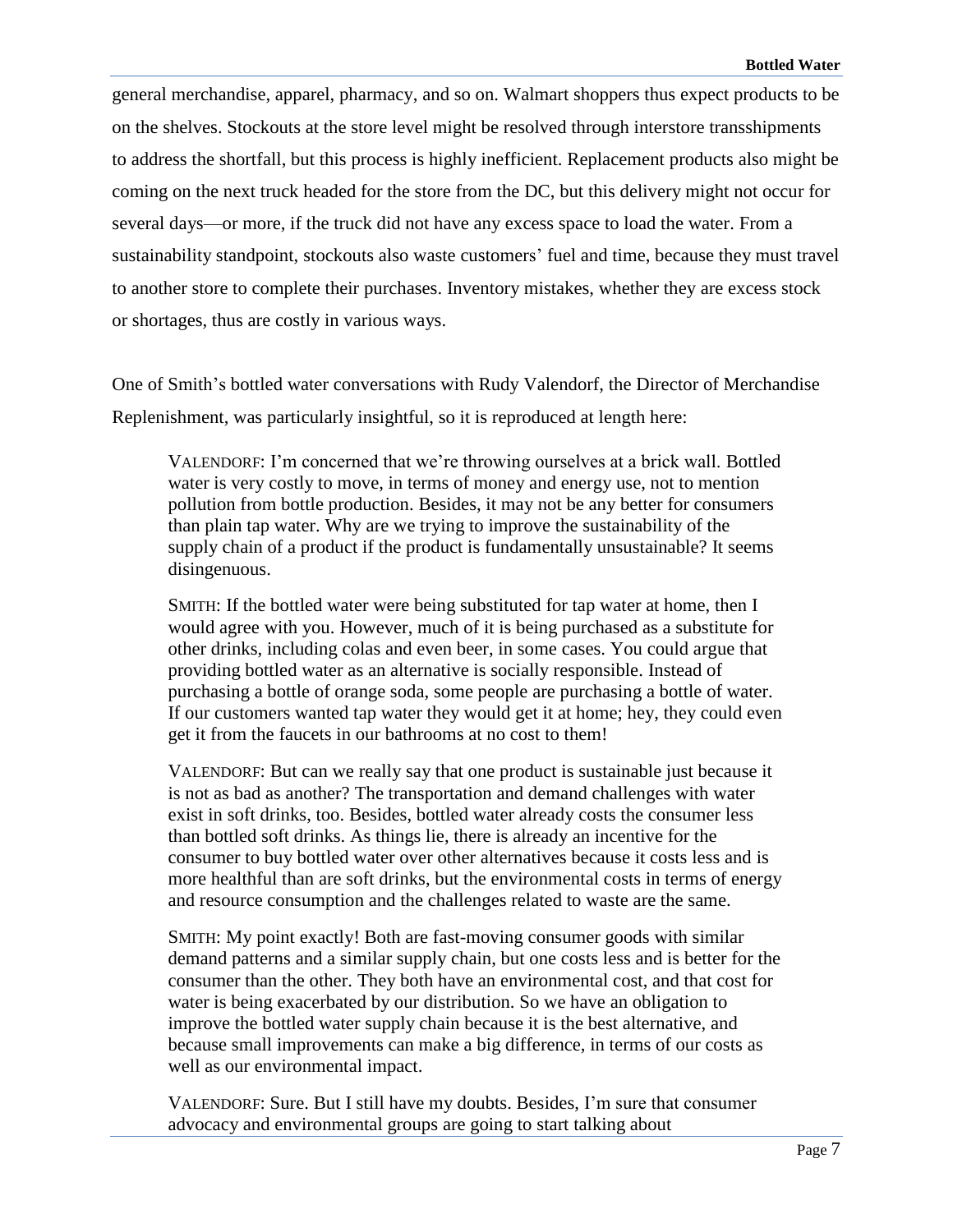"greenwashing," saying that we're just painting a sustainability façade on an unsustainable product.

SMITH: First of all, we're not planning on changing the labeling or advertising, so we're not trying to convince people that drinking bottled water is an environmentally friendly activity. We're just trying to make this product friendlier to the environment. The thing is that we aren't going to stop people from buying bottled water. If we stopped selling bottled water altogether, they would either buy a less healthy alternative from us or they would go to a competitor to get it. We're a big company, and we can influence the market but we can't fight it. We've got to find a way to make what people are buying more sustainable. The way I see it we can either try to convince people to buy something else, or we can find ways to make the supply chain for what they are already buying more sustainable. Convincing people to buy something else is tricky. We could end up spending a lot of time, energy, and money and have it fail. On the other hand we already know there are significant opportunities in the supply chain. I think that's where the best opportunity is.

VALENDORF: Alright. I'll buy it. Where do you think we should start?

SMITH: I think there are two ways to approach this. One would be to fine-tune the supply, to improve forecasting and distribution. The other would be to look at how the supply chain could be restructured to make it more flexible or reduce overall transportation costs.

VALENDORF: I think that to make real improvements in the sustainability of bottled water, we have to design a better supply chain. There has to be a more efficient form of storing and delivering all these bottles.

SMITH: It would be great if you were right! Personally, I prefer to scratch where it itches. The excessive inventory starts when forecasts higher than actual demand. Why don't we split up and you can look into our possibilities in re-designing the product supply chain and I'll see what we can do about improving our forecasting?

VALENDORF: Sounds like a plan!

## **Chasing the Bottle**

Valendorf was serious, and so he set out to become an expert in the bottled water supply chain. As he learned more, he began to note various inefficiencies that might yield opportunities for improvement. In terms of consumer products, bottled water is simple to produce. It begins before the bottle, with a "preform." Preforms consist of the PET plastic for a bottle, condensed into a small capsule. Single-serve preforms and bottles, which average about 9 grams each, get shipped to bottling facilities, where they are "blown" or expanded using machines that blow hot air into the perform, forcing it to take to the shape of a mold.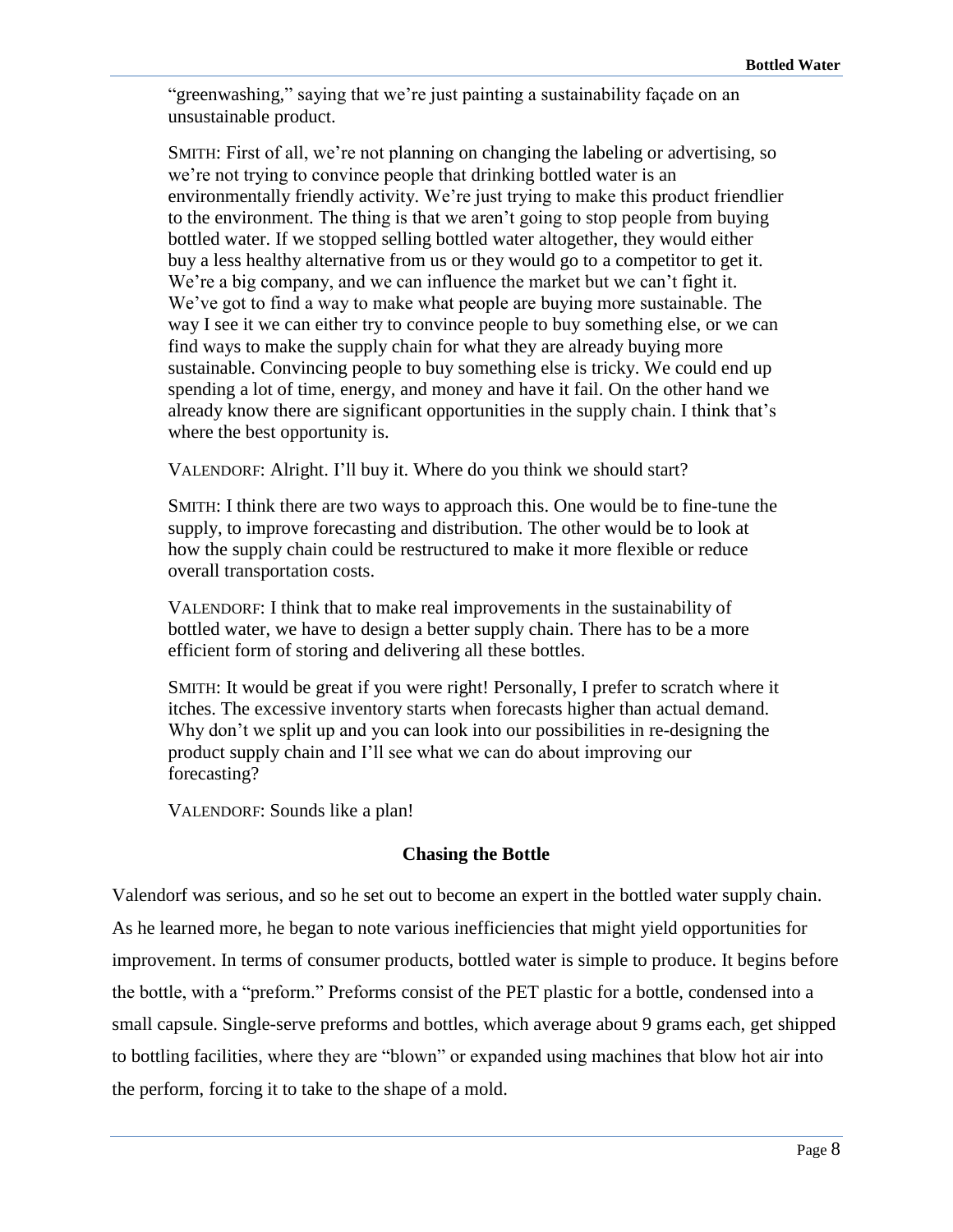Sam's Choice and Great Value water was purified, bottled, and packaged at five locations in the eastern and south-central United States, then shipped by truck to DCs. As a product, bottled water was a transportation challenge: Water is dense, so trucks reach their maximum payload ("weigh out") well before filling all the volume of space in the truck ("cube out"). After expansion, a 10 fl. oz. bottle weighs approximately 246 grams (8.7 oz.), and a 12-pack weighs 3,450 grams (7.6 lbs.). Depending on its configuration, a pallet of 12-packs of 10 oz. water bottles would weigh between 607.5 kg (1,338 lbs.) and 752.4 kg (1,657 lbs.), and they cannot be stacked without crushing the plastic bottles. Thus, dry vans weigh out with 18 pallets, which would leave room (but not weight capacity) for 12 more pallets. In other words, for every five trucks transporting bottled water, Walmart was transporting the equivalent of two empty trucks. Then, from the DCs, bottled water moved in mixed product trucks to stores. After consumption, most bottles wound up in landfills.

The simplest opportunity Valendorf noticed for improving the efficiency of the bottled water distribution was readjusting the pallet configuration. He began to play around with various configurations of 12-packs on the pallet (Exhibit 1). In some configurations, the bottles hung over the edge, which would likely lead to waste through damage, though Valendorf was unsure how much. As he developed different configurations, Valendorf also found ways to approach the trucks' weight capacity using configurations that did not require any products to hang over the edge of the pallet. When he calculated the number of bottles per load though, he discovered that the current configuration held 71,280 bottles, and his new idea would increase that number to 72,900—an improvement of only about 2.2%. Although any improvement was welcome, 2.2% was not the earth-shattering change he hoped to achieve.

He considered some more. Perhaps the purified water could be bottled in the DC; it could come from any source, including municipal tap water. He looked into the costs: If Walmart started purifying and bottling tap water at each DC; it would need to purchase machinery to blow the preforms, purify the water, and fill the bottles (Exhibit 2). His calculations led Valendorf to conclude that this reorganization of the supply chain was the best choice—maybe not for all the water categories perhaps, but certainly for simple purified water. Excited, he took his idea to Smith: "This way we could limit the negative impacts of the forecasting variations, by taking a step out of the supply chain. We would have a 36% reduction in transportation miles. This is a much more environmentally friendly supply chain."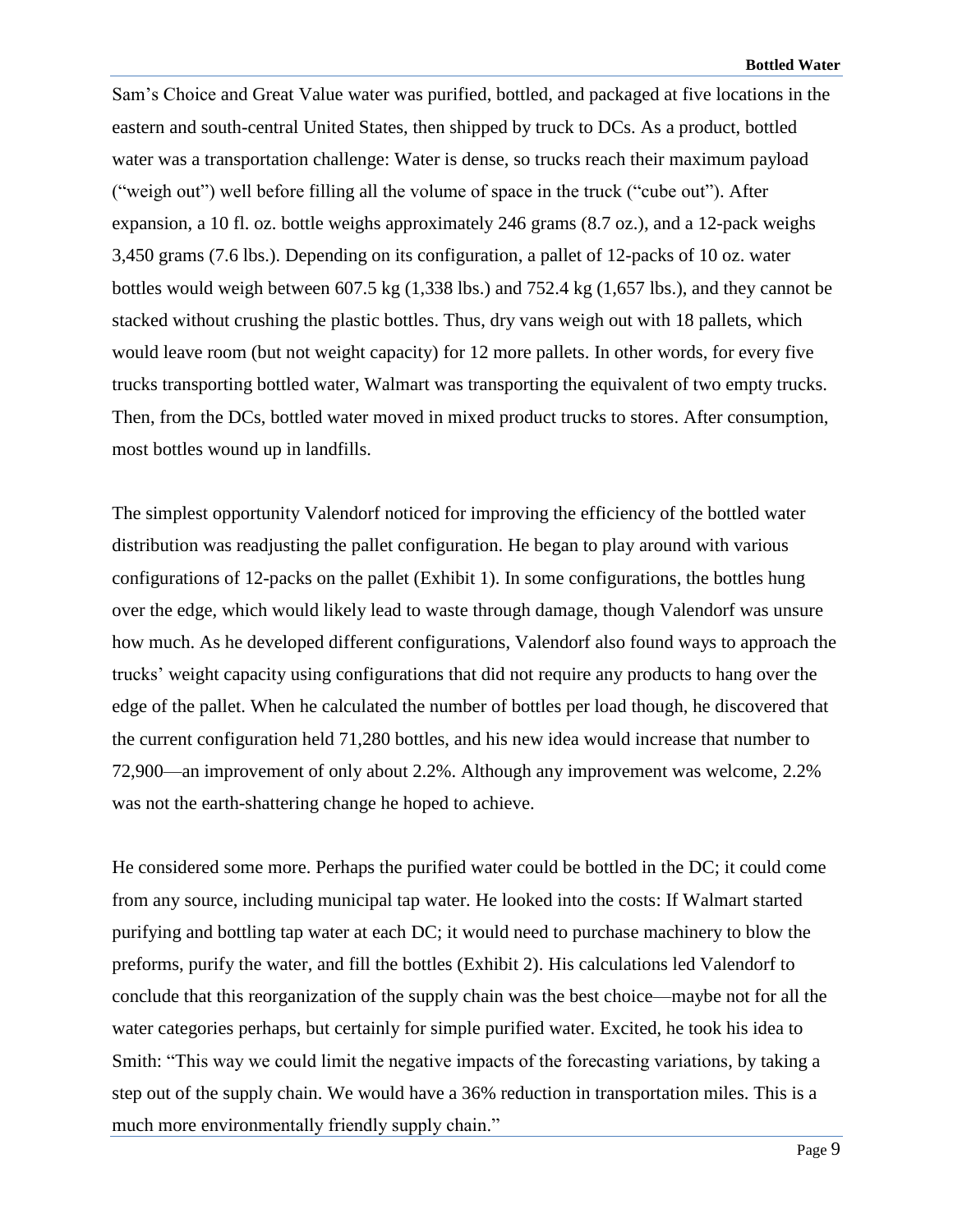But Smith was unsure. "Well," he worried:

We would eliminate transportation to the DC for that SKU, but what about the unintended consequences? If we take our highest volume product away from our bottlers, how will they react? How will it affect the efficiency of the other products? How will it affect our forecasting accuracy of those products? I think it's a good system for eliminating transportation waste, but I'm not sure that it won't hurt the bottom line overall. We should at least see what the breakeven point would be on all that equipment investment that would be required. And while I think that the new pallet configuration is good, remember that we currently use CHEP pallets, which are standardized and recycled through the supply chain. If we make customized pallets, the total system might be less efficient.

"You raise some good points," said Valendorf. "Sounds like we need to sit down and consider the impact of these potential changes more carefully. What have you found on the forecasting side?"

## **Forecasting**

Smith knew that Walmart had a powerful tool to improve its forecasting: its wealth of point-ofsale (POS) data. He could use these data to improve forecasting for bottled water, but where should he begin? With so many forecasting methodologies out there, which would make the most sense in this case? Should forecasting be done at the store level and then rolled up to the DCs? Or should it be done at the DC and then somehow allocated to the stores? One thing was clear though: If he could make even a small improvement in this area, the implications for Walmart, both financial and environmental, would be dramatic.

Store and DC replenishment both require forecasts. Most replenishment systems use time-series forecasting methods, which assume an underlying demand pattern. The goal of time-series methods is to see through any noise (e.g., random fluctuations in sales) to determine the underlying pattern, which should include trends and/or seasonality in demand. In discussions with Shirley Thomas, Smith considered the various ways to approach forecasting models. For example, should the model would be top-down or bottom-up? "A top-down model looks at the total demand for all the stores or DCs in the account in consideration and uses that forecast to develop an order, then breaks that demand up into its parts for shipping," Thomas explained. "A bottom-up model estimates demand for each destination and sums all those individual demands to build a forecast for production." "But, which one is best?" Smith asked.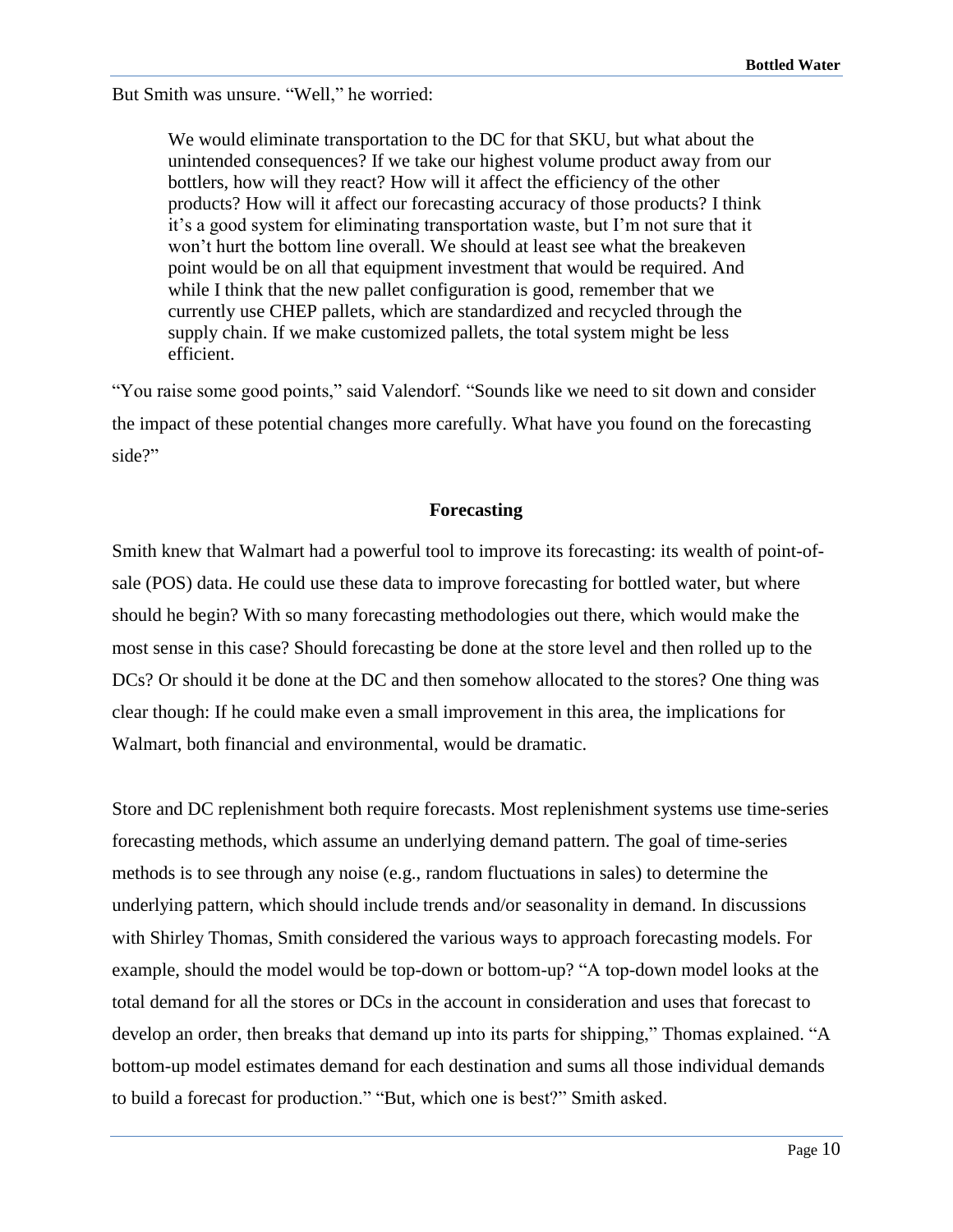THOMAS: It depends in part on bullwhip. The bullwhip effect describes how fluctuations in demand are amplified as you move upstream in the supply chain. Moderate ups and downs in consumer demand are slightly exaggerated in store orders, which are further exaggerated in DC orders.

SMITH: Aha! Then our problem is that the bullwhip is cracking every holiday in the stores, and that's generating some serious waste in the supply chain.

THOMAS: Exactly. But remember not every aspect of the bullwhip effect is random or even faulty. Orders are placed to maximize transportation efficiency or in accordance with other constraints. So sometimes the variation is generated intentionally at the store or DC level, which means that if you only pay attention to POS data you could be missing meaningful variation. But the rules about POS versus orders data and top-down and bottom-up forecasts are only general guidelines, and specific products can act differently.

#### SMITH: How so?

THOMAS: For instance, products with a high rate of sale usually are appropriate for POS-based forecasting. However, if a product has a high bullwhip effect, POS-based forecasts decrease in accuracy. Also, if the product moves through a lot of non-turn volume, such as through special displays or promotions, that decreases the accuracy of POS-based forecasts. And if a product has seasonal demand, it further confounds short-term forecasts based on POS data.

SMITH: But that just begs more questions! In water, we have a fast-moving consumer good, so it should be right for bottom-up POS-data forecasting. But it may have some bullwhip effect, I know it has a lot of non-turn volume, and I know it's seasonal, though I'm not sure to what extent.

THOMAS: Well, I never said forecasting was going to be easy. But I think we can get a handle on this issue if we dive into the POS data we have. It will help us define all those parameters. But we need to keep in mind that our problem is not just mathematical. Psychology and human error are involved, and whatever solutions we find, we'll have to be able to sell them to the store and DC managers.

SMITH: Time-series methods are easy to automate and easy to understand, and that is why they are used. Certainly bottled water has trend and seasonal components. But we also know that there are other factors that cause changes in demand for bottled water, such as weather conditions. Like you say, we're going to have to take a much closer look at the data.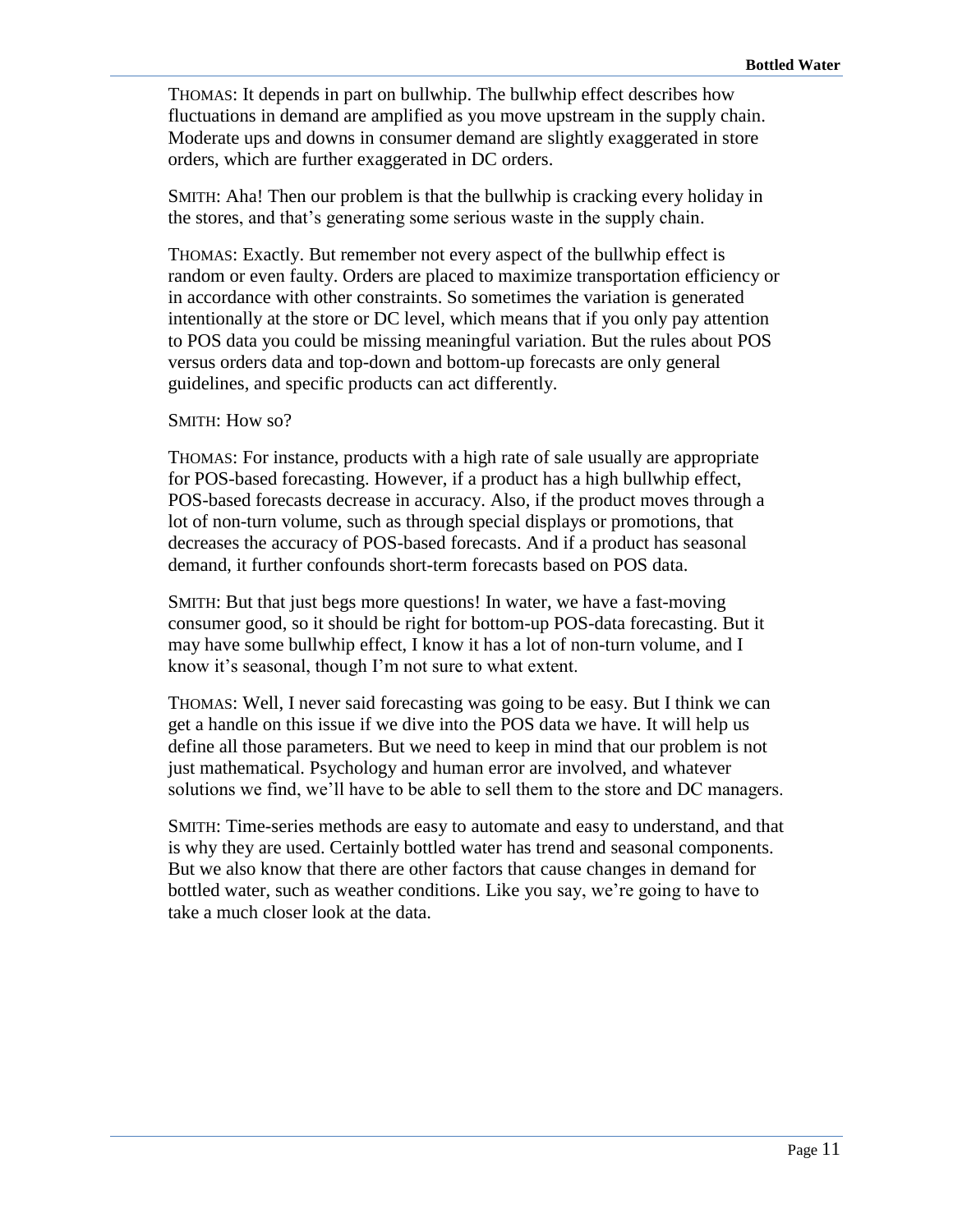## Questions to Consider

- 1. Given its aggressive sustainability mission, does it make sense for Walmart to be in the business of selling bottled water? Why or why not?
- 2. What are the business implications of overestimating demand? What about underestimating demand? Which of the two is more problematic for a manager? Does your answer change at different echelons of the supply chain (e.g., DC vs. store)? How?
- 3. Should Walmart start bottling its Sam's Choice and Great Value water at the DCs? What are the pros and cons of this decision?
- 4. Will the pallet redesign suggested by Valendorf have a positive environmental impact? What factors need to be considered in this decision?
- 5. What causal factors explain the most variation in bottled water sales in the past?
- 6. What time-series methods seem to perform best for predicting bottled water sales?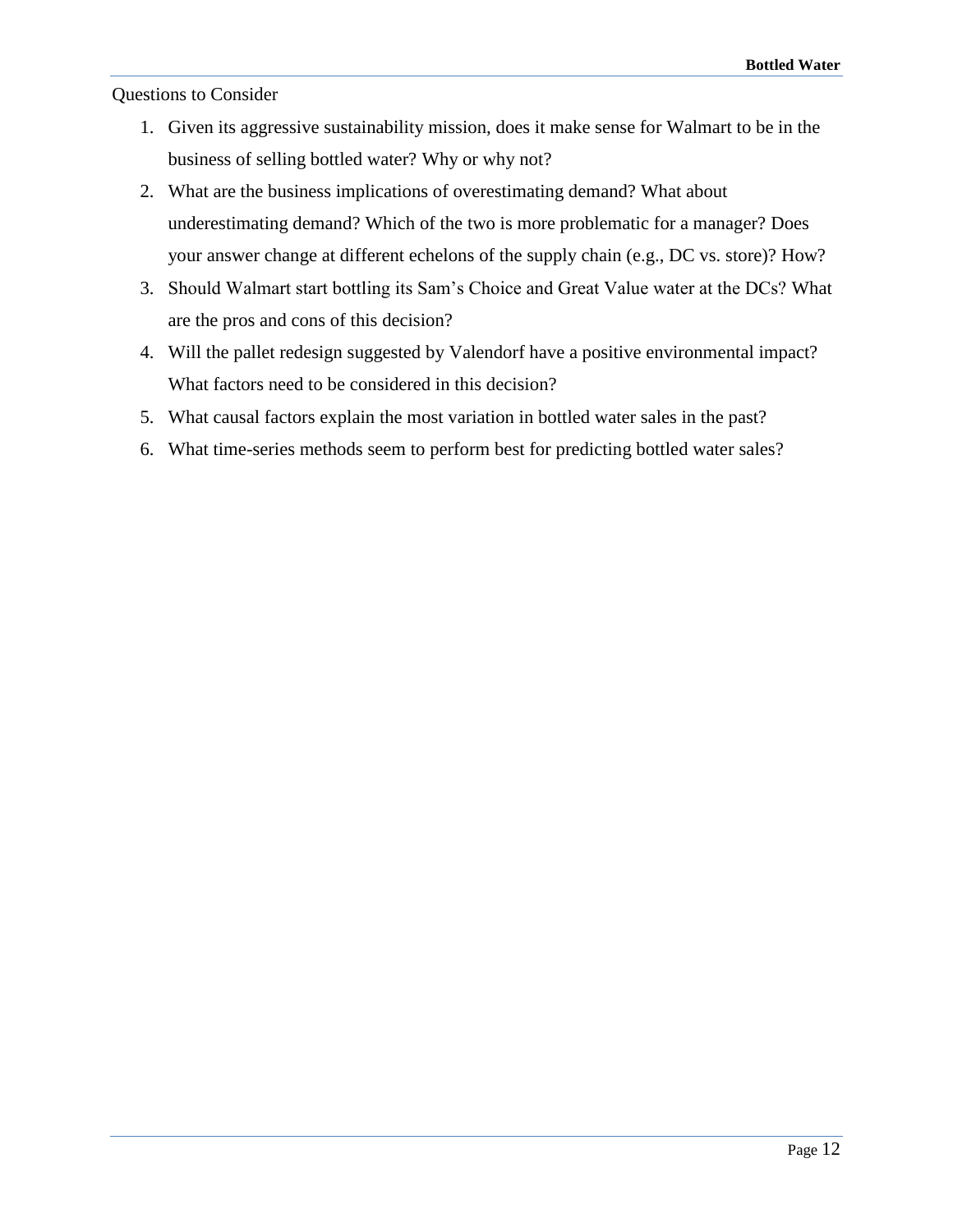## **Exhibit 1.**

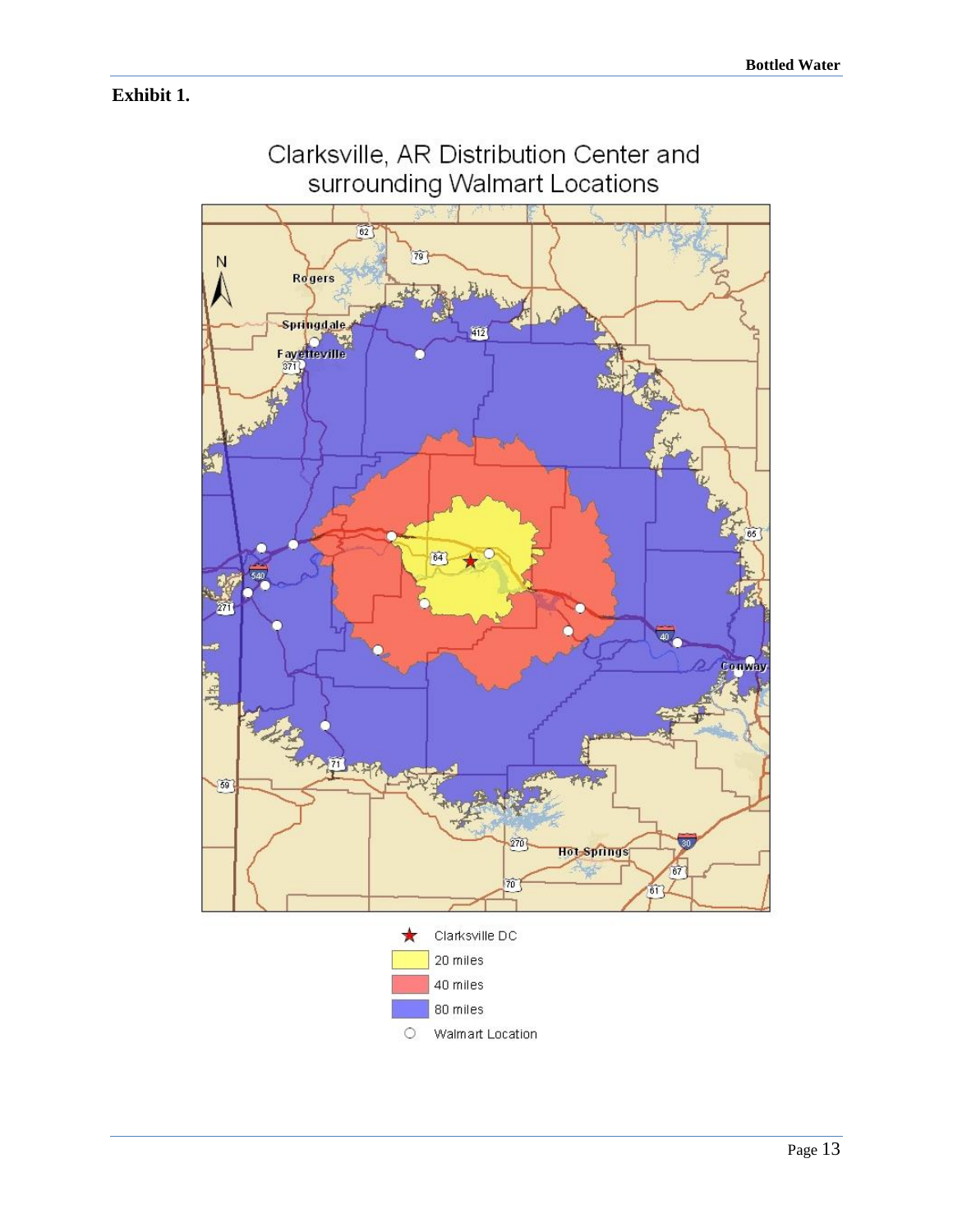|                | Pallet height    | Pallet format  | Product        | Bottles /pallet | Bottles/van | Load      | Pallets/load |
|----------------|------------------|----------------|----------------|-----------------|-------------|-----------|--------------|
|                | $(\# 12$ -packs) | $(# 12$ -packs | hangs over     |                 |             | Wt.(lbs.) |              |
|                |                  | wide x long)   | pallet edge    |                 |             |           |              |
|                | 7                | 4x6            | N <sub>0</sub> | 2,016           | 60,480      | 40,170    | 30           |
|                |                  | 5x5            | N <sub>0</sub> | 2,100           | 63,000      | 41,767    | 30           |
|                |                  | 4x7            | Yes            | 2,352           | 70,560      | 46,557    | 30           |
| <b>Bottles</b> |                  | 5x6            | Yes            | 2,520           | 70,560      | 46,433    | 28           |
|                | 9                | 4x6            | No             | 2,592           | 72,576      | 47,710    | 28           |
| PET            |                  | 5x5            | N <sub>o</sub> | 2,700           | 72,900      | 47,854    | 27           |
|                |                  | 4x7            | Yes            | 3,024           | 72,576      | 47,464    | 24           |
|                |                  | 5x6            | Yes            | 3,240           | 71,280      | 46,519    | 22           |
| Single-Use     | 11               | 4x6            | No             | 3,168           | 72,864      | 47,584    | 23           |
|                |                  | 5x5            | No             | 3,300           | 72,600      | 47,355    | 22           |
|                |                  | 4x7            | Yes            | 3,696           | 70,224      | 45,665    | 19           |
|                |                  | 5x6            | Yes            | 3,960           | 71,280      | 46,272    | 18           |

## **Exhibit 2. Load and pallet characteristics of various pallet arrangements of PET and glass water bottles.**

## **Exhibit 3. Bottling Machinery Capacity, Size, and Cost**

| Capacity (bottles per hour) $*$ | Square feet needed | Cost      |
|---------------------------------|--------------------|-----------|
| 4,000                           | 405                | \$155,000 |
| 6,000                           | 627                | \$180,000 |
| 10,000                          | 836                | \$275,000 |
| 14,000                          | 1,584              | \$430,000 |

\*Machinery can function for an average of at least 20 hours per day. Machinery includes purifier, blower, bottler, conveyor, boxer, and shrink wrapper.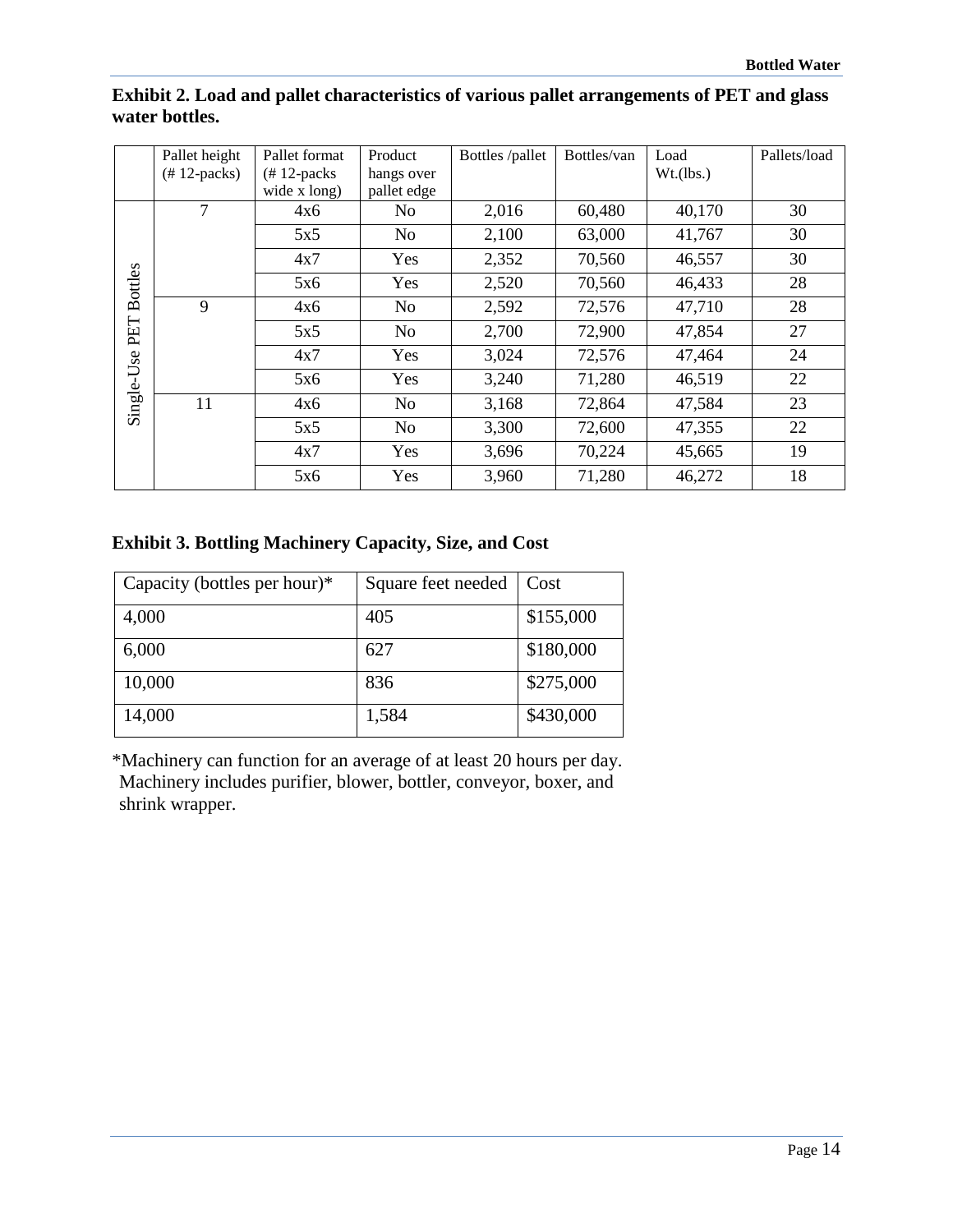**Exhibit 4. Water demand by week by product segment for all stores served by the Clarksville, AR distribution center. (Note: The DC data is actual, but the store data is simulated and represents an "average" store served by the distribution center.)**

| Week     | <b>Purified</b> | Store  | <b>Spring</b> | <b>Store</b> | <b>Distilled</b> | <b>Store</b> | <b>Carbonated</b> | <b>Store</b> | <b>Artesian</b> | <b>Store</b> | <b>Mineral</b> | <b>Store</b>   |
|----------|-----------------|--------|---------------|--------------|------------------|--------------|-------------------|--------------|-----------------|--------------|----------------|----------------|
| 9/26/09  | 1,215,953       | 17,522 | 281,805       | 2,521        | 47,693           | 437          | 22,789            | 206          | 9,749           | 108          | 3,777          | 28             |
| 10/3/09  | 1,102,021       | 14,258 | 240,806       | 1,925        | 41,905           | 720          | 21,145            | 181          | 10,488          | 121          | 3,583          | 23             |
| 10/10/09 | 1,065,002       | 8,773  | 229,045       | 2,828        | 37,721           | 214          | 19,495            | 202          | 9,994           | 60           | 3,282          | 35             |
| 10/17/09 | 988,062         | 14,419 | 218,303       | 1,806        | 39,660           | 368          | 23,438            | 210          | 8,786           | 48           | 3,916          | 55             |
| 10/24/09 | 935,402         | 6,444  | 213,490       | 3,217        | 35,273           | 397          | 20,114            | 152          | 8,264           | 84           | 4,023          | 46             |
| 10/31/09 | 1,070,735       | 13,593 | 245,468       | 2,922        | 36,963           | 388          | 22,373            | 200          | 10,200          | 125          | 4,040          | 42             |
| 11/7/09  | 1,137,184       | 5,384  | 258,767       | 3,492        | 36,437           | 399          | 22,048            | 264          | 10,862          | 108          | 3,873          | 34             |
| 11/14/09 | 991,001         | 8,060  | 218,020       | 1,214        | 30,993           | 601          | 21,820            | 247          | 8,726           | 49           | 3,313          | $\overline{4}$ |
| 11/21/09 | 995,644         | 10,238 | 207,234       | 3,187        | 29,182           | 43           | 25,971            | 203          | 9,246           | 101          | 3,696          | $46\,$         |
| 11/28/09 | 917,557         | 8,912  | 207,067       | 2,242        | 29,875           | 355          | 21,243            | 229          | 7,943           | 87           | 3,583          | 32             |
| 12/5/09  | 948,530         | 7,821  | 212,249       | 1,843        | 30,015           | 547          | 20,705            | 220          | 9,216           | 72           | 3,469          | 43             |
| 12/12/09 | 959,575         | 9,159  | 201,459       | 1,643        | 29,703           | 17           | 21,371            | 227          | 8,542           | 105          | 3,335          | 33             |
| 12/19/09 | 902,568         | 13,013 | 183,245       | 1,579        | 26,544           | 503          | 23,836            | 315          | 7,976           | 124          | 3,660          | 23             |
| 12/26/09 | 1,100,593       | 13,344 | 203,160       | 2,417        | 29,540           | 209          | 24,028            | 246          | 8,249           | 120          | 4,072          | 11             |
| 1/2/10   | 1,195,212       | 9,593  | 226,766       | 1,671        | 28,005           | 49           | 22,035            | 172          | 8,755           | 47           | 3,538          | 40             |
| 1/9/10   | 1,204,984       | 13,260 | 227,529       | 1,297        | 30,986           | 227          | 23,376            | 287          | 9,750           | 74           | 4,975          | 30             |
| 1/16/10  | 1,099,458       | 11,494 | 225,052       | 1,392        | 32,572           | 456          | 23,895            | 225          | 10,284          | 100          | 3,109          | 44             |
| 1/23/10  | 1,231,163       | 14,337 | 254,123       | 2,064        | 30,362           | 232          | 24,175            | 267          | 10,212          | 137          | 4,172          | $44\,$         |
| 1/30/10  | 958,367         | 7,903  | 190,439       | 919          | 28,031           | 361          | 21,439            | 207          | 8,247           | 119          | 3,308          | 37             |
| 2/6/10   | 1,051,452       | 13,317 | 227,115       | 3,644        | 31,041           | 479          | 22,709            | 269          | 10,868          | 111          | 4,218          | 34             |
| 2/13/10  | 1,071,823       | 10,908 | 206,238       | 2,473        | 32,504           | 212          | 22,907            | 250          | 10,745          | 35           | 3,839          | 22             |
| 2/20/10  | 1,084,611       | 10,632 | 221,527       | 2,402        | 35,893           | 360          | 22,891            | 200          | 10,772          | 142          | 4,397          | 39             |
| 2/27/10  | 1,176,642       | 13,023 | 243,356       | 2,296        | 36,996           | 357          | 25,113            | 249          | 11,524          | 70           | 4,309          | 43             |
| 3/6/10   | 1,250,974       | 11,947 | 295,943       | 2,376        | 35,750           | 343          | 25,370            | 292          | 13,165          | 98           | 4,593          | $\sqrt{48}$    |
| 3/13/10  | 1,275,772       | 8,008  | 269,335       | 2,895        | 33,988           | 459          | 24,568            | 307          | 12,791          | 174          | 4,841          | 57             |
| 3/20/10  | 1,100,282       | 14,857 | 248,563       | 2,262        | 25,475           | 57           | 22,013            | 247          | 11,577          | 69           | 3,581          | 32             |
| 3/27/10  | 1,273,487       | 9,081  | 266,681       | 3,850        | 31,472           | 445          | 24,690            | 263          | 12,889          | 172          | 4,269          | 31             |
| 4/3/10   | 1,415,054       | 10,344 | 313,076       | 3,721        | 50,709           | 474          | 25,432            | 217          | 13,753          | 183          | 5,334          | 56             |
| 4/10/10  | 1,614,341       | 14,779 | 324,518       | 2,520        | 85,404           | 1,135        | 26,665            | 265          | 13,772          | 97           | 5,034          | 31             |
| 4/17/10  | 1,291,897       | 16,268 | 300,893       | 4,274        | 68,759           | 656          | 24,179            | 245          | 10,055          | 100          | 4,204          | 59             |
| 4/24/10  | 1,186,242       | 17,470 | 272,477       | 3,611        | 62,757           | 344          | 24,771            | 316          | 10,428          | 81           | 3,970          | 60             |
| 5/1/10   | 1,522,932       | 17,404 | 331,543       | 3,780        | 79,155           | 752          | 27,507            | 303          | 14,435          | 121          | 4,563          | 45             |
| 5/8/10   | 1,416,303       | 13,735 | 306,359       | 3,308        | 78,605           | 817          | 25,768            | 206          | 13,059          | 90           | 3,901          | 31             |
| 5/15/10  | 1,385,551       | 18,569 | 268,284       | 3,147        | 66,672           | 365          | 26,700            | 227          | 13,132          | 194          | 3,451          | 14             |
| 5/22/10  | 1,829,172       | 19,939 | 307,220       | 3,269        | 80,167           | 762          | 30,242            | 320          | 13,526          | 118          | 3,160          | 15             |
| 5/29/10  | 1,911,303       | 20,327 | 316,581       | 2,843        | 82,791           | 568          | 32,156            | 369          | 14,846          | 169          | 3,109          | 6              |
| 6/5/10   | 1,865,386       | 20,114 | 306,685       | 2,776        | 68,507           | 564          | 30,535            | 285          | 16,177          | 168          | 3,306          | 35             |
| 6/12/10  | 2,009,495       | 22,881 | 318,517       | 2,752        | 54,518           | 855          | 31,340            | 275          | 18,858          | 169          | 3,954          | 49             |
| 6/19/10  | 2,033,222       | 20,032 | 318,733       | 3,437        | 53,916           | 579          | 30,926            | 302          | 16,356          | 144          | 3,051          | 44             |
| 6/26/10  | 1,903,457       | 17,218 | 291,087       | 2,824        | 45,474           | 640          | 29,558            | 303          | 15,597          | 114          | 2,465          | 23             |
| 7/3/10   | 1,614,366       | 10,330 | 266,369       | 2,739        | 47,587           | 411          | 28,359            | 294          | 15,235          | 148          | 2,628          | 28             |
| 7/10/10  | 1,600,672       | 17,370 | 277,802       | 2,827        | 62,022           | 258          | 30,297            | 338          | 18,202          | 157          | 3,068          | 35             |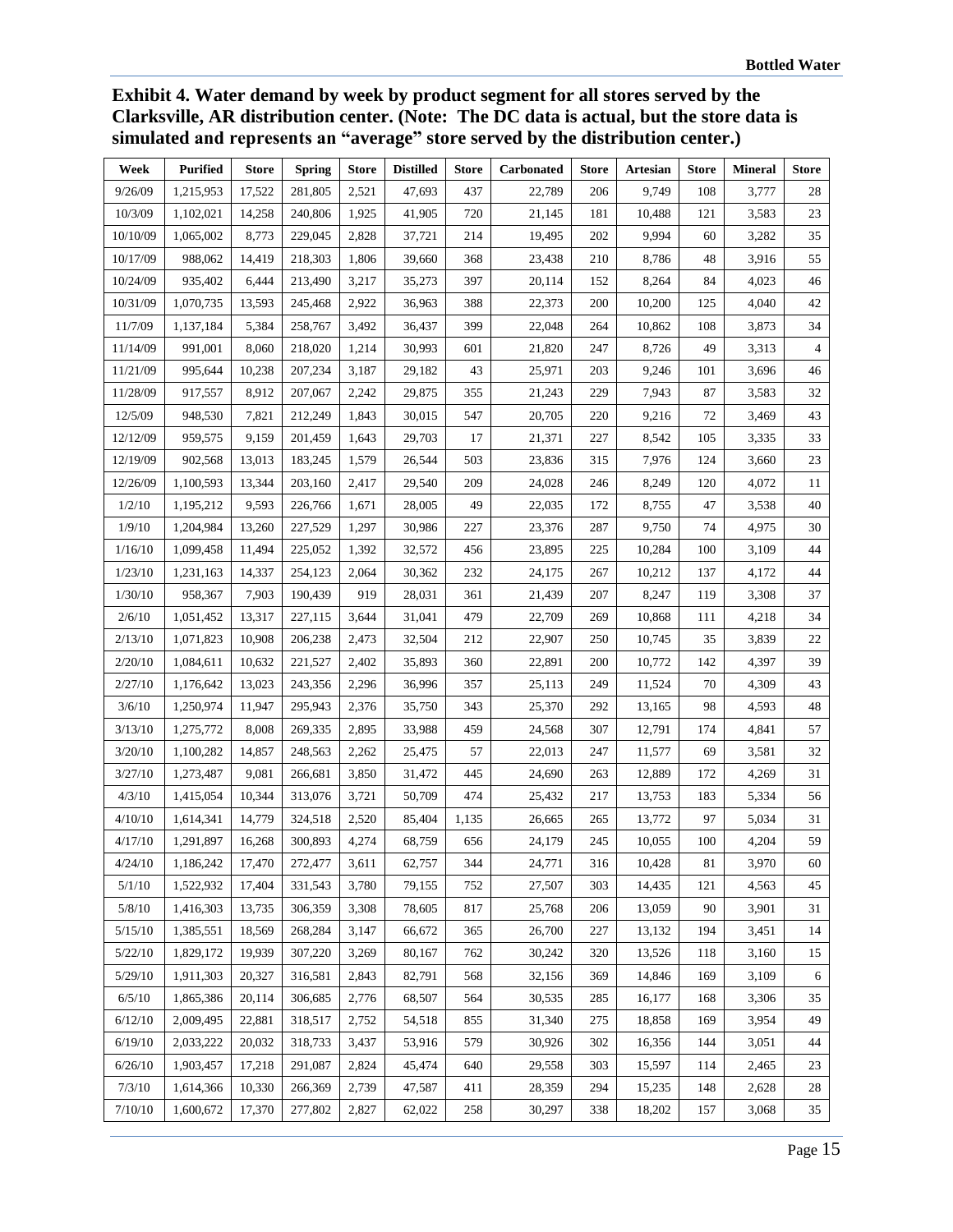| Week     | <b>Purified</b> | <b>Store</b> | <b>Spring</b> | <b>Store</b> | <b>Distilled</b> | <b>Store</b> | <b>Carbonated</b> | <b>Store</b> | <b>Artesian</b> | <b>Store</b> | <b>Mineral</b> | Store            |
|----------|-----------------|--------------|---------------|--------------|------------------|--------------|-------------------|--------------|-----------------|--------------|----------------|------------------|
| 7/17/10  | 1,668,871       | 17,670       | 304,962       | 2,476        | 68,212           | 156          | 30,502            | 296          | 19,312          | 182          | 2,911          | 25               |
| 7/24/10  | 1,562,909       | 17,907       | 302,727       | 3,318        | 64,812           | 337          | 29,589            | 271          | 18,191          | 179          | 2,853          | 12               |
| 7/31/10  | 1,899,312       | 21,071       | 349,644       | 3,469        | 76,898           | 927          | 34,214            | 331          | 20,826          | 202          | 3,090          | 39               |
| 8/7/10   | 1,836,826       | 16,269       | 330,045       | 2,833        | 74,175           | 809          | 30,828            | 381          | 21,391          | 133          | 2,529          | 12               |
| 8/14/10  | 1,804,854       | 22,463       | 331,011       | 3,153        | 73,142           | 605          | 31,759            | 281          | 19,725          | 154          | 2,790          | 17               |
| 8/21/10  | 1,585,034       | 18,005       | 338,195       | 2,957        | 66,075           | 460          | 30,914            | 341          | 18,128          | 175          | 2,496          | 35               |
| 8/28/10  | 1,449,906       | 11,363       | 392,261       | 4,497        | 52,424           | 417          | 29,614            | 325          | 17,533          | 211          | 2,127          | $\mathbf{1}$     |
| 9/4/10   | 1,436,312       | 13,790       | 323,534       | 3,017        | 45,533           | 402          | 28,737            | 250          | 19,003          | 190          | 2,726          | 28               |
| 9/11/10  | 1,355,926       | 12,917       | 332,903       | 3,612        | 47,067           | 603          | 29,851            | 384          | 16,223          | 125          | 2,638          | 24               |
| 9/18/10  | 1,459,093       | 17,470       | 303,828       | 3,187        | 48,082           | 412          | 29,855            | 326          | 14,939          | 141          | 2,097          | 2                |
| 9/25/10  | 1,243,298       | 16,382       | 271,520       | 2,993        | 38,318           | 618          | 26,165            | 233          | 14,401          | 181          | 2,200          | 34               |
| 10/2/10  | 1,252,752       | 12,532       | 275,608       | 2,270        | 40,070           | 661          | 27,157            | 255          | 17,546          | 177          | 2,901          | 21               |
| 10/9/10  | 1,283,214       | 18,595       | 289,993       | 3,091        | 41,898           | 560          | 27,608            | 261          | 16,856          | 161          | 2,159          | 18               |
| 10/16/10 | 1,169,684       | 13,969       | 266,589       | 2,786        | 39,276           | 444          | 28,300            | 264          | 15,989          | 125          | 2,279          |                  |
| 10/23/10 | 1,047,857       | 13,277       | 252,737       | 2,739        | 37,312           | 670          | 26,406            | 276          | 15,079          | 184          | 2,277          | 26               |
| 10/30/10 | 1,034,598       | 13,110       | 257,112       | 2,841        | 34,048           | 230          | 25,150            | 333          | 15,466          | 119          | 2,309          | 14               |
| 11/6/10  | 1,108,518       | 6,796        | 275,488       | 2,847        | 37,363           | 544          | 25,637            | 155          | 16,658          | 182          | 2,228          | 22               |
| 11/13/10 | 955,744         | 10,959       | 247,763       | 2,283        | 33,465           | 586          | 25,471            | 234          | 13,454          | 112          | 2,013          | $\boldsymbol{7}$ |
| 11/20/10 | 996,171         | 8,366        | 226,906       | 2,727        | 32,003           | 322          | 27,614            | 329          | 12,277          | 18           | 1,802          | 15               |
| 11/27/10 | 872,619         | 10,139       | 215,010       | 2,395        | 30,054           | 624          | 17,927            | 190          | 12,613          | 160          | 2,061          | 19               |
| 12/4/10  | 961,080         | 9,935        | 232,918       | 1,805        | 32,722           | 308          | 18,348            | 193          | 15,077          | 168          | 1,941          | 34               |
| 12/11/10 | 911,004         | 12,505       | 224,447       | 1,097        | 31,575           | 243          | 15,413            | 128          | 13,309          | 124          | 1,874          | 41               |
| 12/18/10 | 955,357         | 5,427        | 210,639       | 2,897        | 37,092           | 232          | 16,222            | 158          | 15,333          | 123          | 1,425          |                  |
| 12/25/10 | 743,368         | 9,607        | 230,441       | 1,931        | 29,545           | 251          | 19,217            | 147          | 11,623          | 100          | 1,409          |                  |
| 1/1/11   | 943,587         | 10,142       | 316,603       | 3,174        | 35,216           | 418          | 27,817            | 238          | 13,174          | 94           | 1,749          | 17               |
| 1/8/11   | 918,381         | 9,977        | 285,459       | 2,710        | 31,676           | 227          | 25,900            | 325          | 14,313          | 99           | 1,741          | 26               |
| 1/15/11  | 858,977         | 3,568        | 257,624       | 3,274        | 34,773           | 556          | 25,454            | 319          | 12,473          | 129          | 1,298          | 22               |
| 1/22/11  | 825,778         | 7,896        | 238,495       | 1,516        | 32,736           | 575          | 25,056            | 169          | 12,069          | 181          | 1,661          | 29               |
| 1/29/11  | 985,388         | 2,744        | 336,302       | 3,959        | 36,796           |              | 28,042            | 215          | 14,436          | 132          | 1,958          | 25               |
| 2/5/11   | 942,516         | 7,128        | 268,895       | 1,931        | 33,623           | 545          | 27,312            | 314          | 16,365          | 188          | 1,683          | $28\,$           |
| 2/12/11  | 1,048,505       | 7,855        | 257,366       | 2,787        | 39,110           | 287          | 27,331            | 248          | 16,319          | 126          | 1,673          | 7                |
| 2/19/11  | 996,149         | 16,841       | 268,392       | 2,245        | 38,543           | 876          | 27,769            | 338          | 16,476          | 170          | 1,738          |                  |
| 2/26/11  | 1,124,394       | 11,003       | 267,975       | 3,008        | 40,703           | 411          | 26,625            | 199          | 17,233          | 244          | 1,650          | 15               |
| 3/5/11   | 1,107,125       | 9,982        | 273,512       | 2,658        | 41,284           | 251          | 27,057            | 328          | 17,515          | 177          | 1,667          | 26               |
| 3/12/11  | 1,251,751       | 12,865       | 296,510       | 2,960        | 44,927           | 436          | 28,062            | 331          | 20,576          | 234          | 1,738          | 21               |
| 3/19/11  | 1,282,254       | 14,015       | 295,758       | 3,234        | 39,552           | 173          | 28,214            | 324          | 19,070          | 223          | 1,474          |                  |
| 3/26/11  | 1,105,639       | 12,453       | 260,995       | 1,756        | 35,547           | 551          | 25,709            | 271          | 17,614          | 219          | 1,568          | 26               |
| 4/2/11   | 1,351,077       | 8,974        | 300,207       | 3,443        | 44,306           | 185          | 29,781            | 292          | 20,497          | 243          | 1,474          | 11               |
| 4/9/11   | 1,370,048       | 14,401       | 339,955       | 3,285        | 45,123           | 425          | 29,237            | 234          | 22,698          | 241          | 1,694          | 9                |
| 4/16/11  | 1,173,363       | 11,816       | 263,606       | 3,391        | 39,418           | 257          | 28,156            | 326          | 18,165          | 180          | 1,353          | 16               |
| 4/23/11  | 1,092,925       | 11,871       | 229,619       | 2,523        | 34,646           | 411          | 25,706            | 325          | 14,834          | 154          | 1,496          | 19               |
| 4/30/11  | 1,123,862       | 9,795        | 235,271       | 2,516        | 34,673           | 333          | 26,563            | 258          | 18,490          | 161          | 1,397          |                  |
| 5/7/11   | 1,422,650       | 20,014       | 287,771       | 2,609        | 45,270           | 542          | 30,022            | 186          | 20,608          | 181          | 1,320          | 5                |
| 5/14/11  | 1,203,439       | 7,607        | 241,622       | 2,203        | 36,316           | 185          | 26,546            | 242          | 14,700          | 127          | 1,100          | 5                |
| 5/21/11  | 1,384,212       | 12,701       | 294,305       | 4,017        | 38,255           | 260          | 28,362            | 275          | 15,299          | 147          | 1,364          | 27               |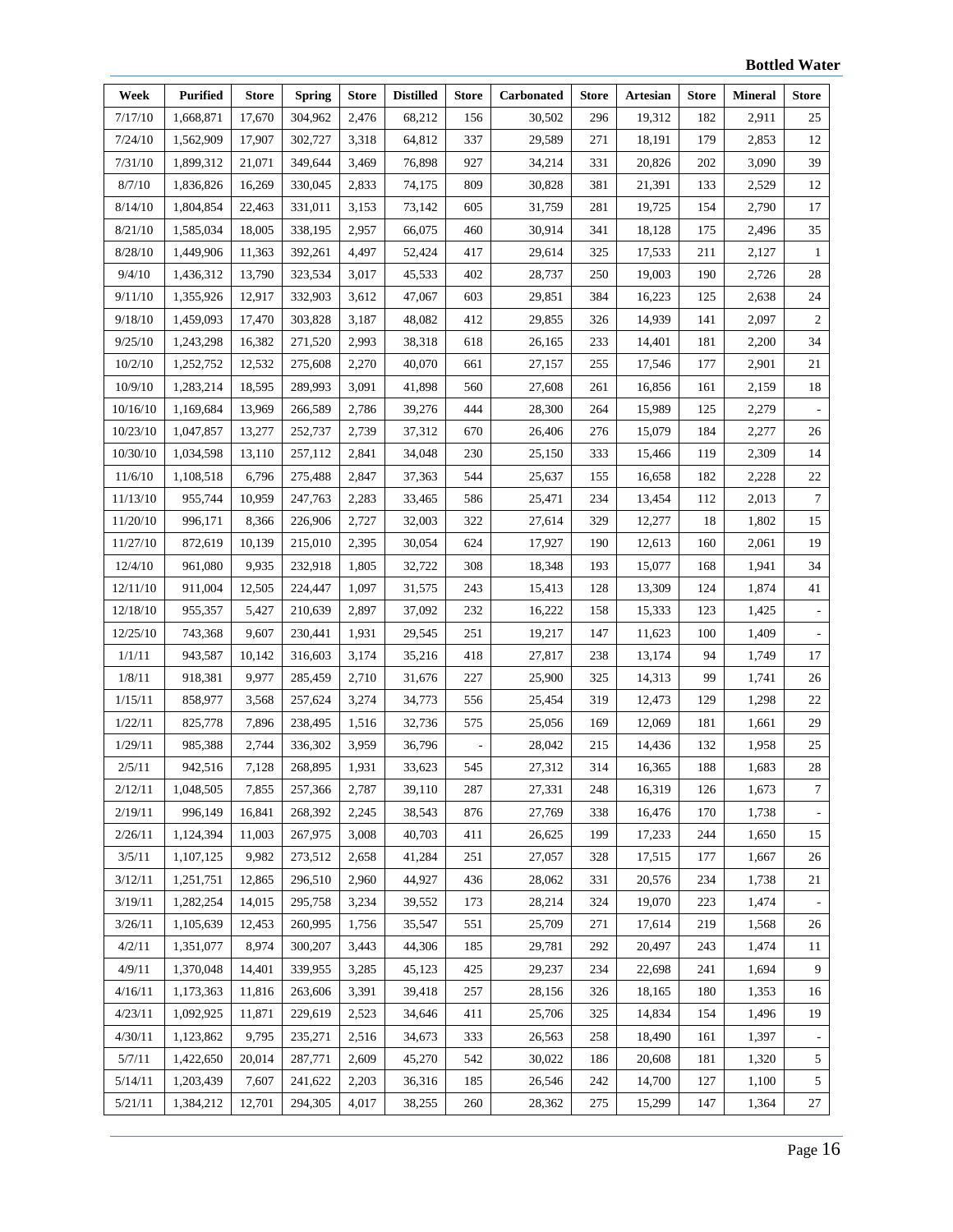| Week     | <b>Purified</b> | <b>Store</b> | <b>Spring</b> | <b>Store</b> | <b>Distilled</b> | <b>Store</b> | <b>Carbonated</b> | <b>Store</b> | <b>Artesian</b> | <b>Store</b> | <b>Mineral</b> | <b>Store</b>   |
|----------|-----------------|--------------|---------------|--------------|------------------|--------------|-------------------|--------------|-----------------|--------------|----------------|----------------|
| 5/28/11  | 1,627,825       | 16,341       | 346,637       | 3,760        | 56,743           | 590          | 31,025            | 347          | 17,094          | 212          | 1,342          | 18             |
| 6/4/11   | 1,817,395       | 16,075       | 430,029       | 3,155        | 68,002           | 652          | 33,116            | 300          | 20,906          | 212          | 1,617          | $\tau$         |
| 6/11/11  | 1,682,579       | 15,952       | 362,938       | 2,618        | 67,544           | 721          | 31,670            | 386          | 15,997          | 204          | 1,837          | 26             |
| 6/18/11  | 1,480,356       | 17,234       | 373,407       | 3,407        | 64,183           | 687          | 32,066            | 295          | 15,612          | 98           | 1,265          | 25             |
| 6/25/11  | 1,546,514       | 18,163       | 375,702       | 3,613        | 65,618           | 252          | 32,651            | 380          | 15,756          | 176          | 1,617          | $\overline{4}$ |
| 7/2/11   | 1,718,288       | 15,079       | 353,947       | 3,286        | 64,041           | 951          | 33,907            | 330          | 16,542          | 219          | 1,463          | 13             |
| 7/9/11   | 1,737,293       | 12,500       | 393,032       | 2,591        | 76,913           | 634          | 31,975            | 411          | 17,322          | 212          | 1,342          | 26             |
| 7/16/11  | 1,614,358       | 19,665       | 379,614       | 4,320        | 76,708           | 634          | 33,374            | 272          | 13,574          | 157          | 1,426          | 10             |
| 7/23/11  | 1,457,918       | 11,791       | 382,397       | 4,233        | 73,609           | 589          | 31,870            | 344          | 13,689          | 130          | 1,416          | 17             |
| 7/30/11  | 1,760,177       | 24,500       | 424,774       | 3,368        | 87,635           | 973          | 34,034            | 322          | 15,833          | 115          | 1,769          | $20\,$         |
| 8/6/11   | 1,625,904       | 18,950       | 359,784       | 3,774        | 88,833           | 746          | 31,086            | 307          | 16,666          | 142          | 1,311          |                |
| 8/13/11  | 1,512,426       | 18,298       | 381,903       | 4,290        | 93,098           | 832          | 31,123            | 302          | 15,861          | 185          | 1,377          | 16             |
| 8/20/11  | 1,387,396       | 16,491       | 391,444       | 4,027        | 89,499           | 625          | 29,971            | 337          | 13,216          | 116          | 1,435          | 27             |
| 8/27/11  | 1,467,093       | 15,056       | 427,249       | 4,609        | 79,108           | 1.092        | 34,103            | 260          | 13,130          | 128          | 1,256          | 25             |
| 9/3/11   | 1,408,398       | 18,239       | 405,200       | 3,890        | 56,461           | 493          | 33,008            | 343          | 14,903          | 125          | 1,397          | 17             |
| 9/10/11  | 1,339,129       | 13,152       | 359,070       | 4,069        | 52,040           | 413          | 31,523            | 332          | 13,490          | 140          | 1,149          | 13             |
| 9/17/11  | 1,170,178       | 10,743       | 340,169       | 4,192        | 43,145           | 283          | 29,617            | 260          | 11,741          | 38           | 1,330          | 19             |
| 9/24/11  | 1,146,157       | 10,523       | 356,145       | 3,595        | 44,089           | 215          | 28,143            | 301          | 12,057          | 161          | 1,311          | $\sqrt{3}$     |
| 10/1/11  | 1,232,573       | 13,783       | 374,307       | 3,705        | 44,695           | 432          | 29,089            | 334          | 14,135          | 84           | 1,603          | 23             |
| 10/8/11  | 1,235,104       | 14,111       | 372,969       | 4,332        | 46,221           | 493          | 30,986            | 317          | 13,202          | 125          | 1,451          | 17             |
| 10/15/11 | 1,095,881       | 14,917       | 327,285       | 3,561        | 43,243           | 216          | 28,535            | 287          | 11,692          | 115          | 1,292          | 12             |
| 10/22/11 | 979,681         | 12,966       | 301,962       | 2,399        | 38,241           | 235          | 27,062            | 242          | 9,769           | 153          | 1,148          | $\mathbf{1}$   |
| 10/29/11 | 1,010,041       | 10,475       | 312,785       | 2,810        | 38,592           | 545          | 29,800            | 300          | 10,425          | 19           | 1,287          |                |
| 11/5/11  | 1,056,627       | 9,263        | 336,958       | 2,709        | 39,003           | 160          | 26,413            | 281          | 12,946          | 126          | 1,418          | $\mathbf{1}$   |
| 11/12/11 | 938,386         | 7,996        | 302,621       | 3,309        | 36,364           | 348          | 26,128            | 296          | 12,022          | 139          | 1,209          |                |
| 11/19/11 | 959,073         | 6,096        | 275,305       | 2,641        | 36,195           | 202          | 31,150            | 366          | 10,424          | 152          | 1,171          | 12             |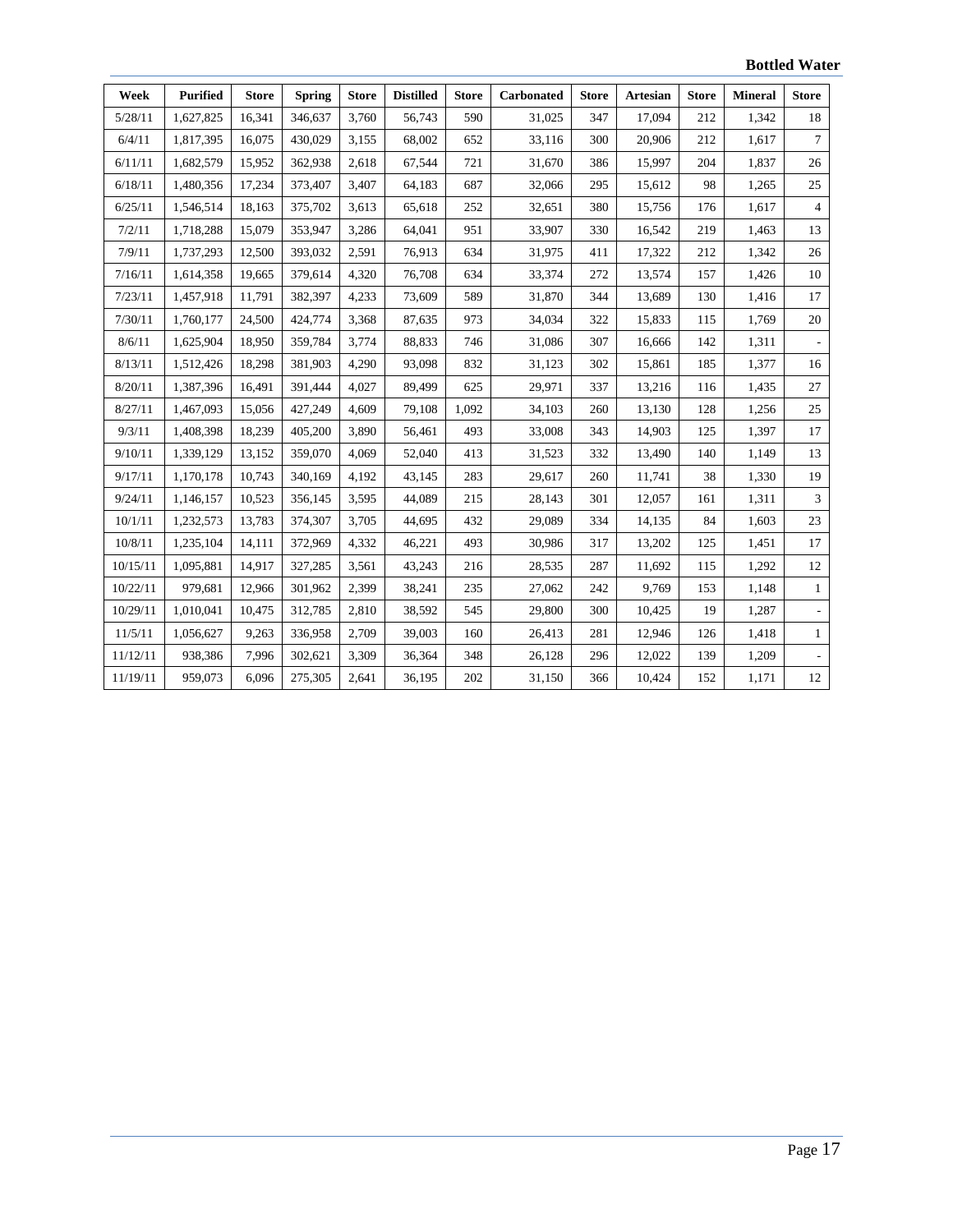| Week     | <b>Mean High</b> | <b>Mean Mean</b> | <b>Mean Low</b> | <b>Total Precipitation</b> |
|----------|------------------|------------------|-----------------|----------------------------|
| 9/26/09  | 82.43            | 73.07            | 63.71           | 1.28                       |
| 10/3/09  | 80.14            | 65.21            | 50.29           | 0.61                       |
| 10/10/09 | 69.00            | 61.14            | 53.29           | 2.85                       |
| 10/17/09 | 62.29            | 55.14            | 48.00           | 2.55                       |
| 10/24/09 | 66.86            | 55.50            | 44.14           | 1.38                       |
| 10/31/09 | 66.43            | 56.71            | 47.00           | 7.70                       |
| 11/7/09  | 71.43            | 58.07            | 44.71           | 0.00                       |
| 11/14/09 | 70.43            | 58.64            | 46.86           | 0.00                       |
| 11/21/09 | 62.57            | 53.50            | 44.43           | 0.60                       |
| 11/28/09 | 62.57            | 50.50            | 38.43           | 0.20                       |
| 12/5/09  | 49.29            | 40.36            | 31.43           | 2.62                       |
| 12/12/09 | 45.86            | 38.07            | 30.29           | 1.43                       |
| 12/19/09 | 50.57            | 41.29            | 32.00           | 0.01                       |
| 12/26/09 | 53.14            | 43.93            | 34.71           | 6.09                       |
| 1/2/10   | 43.43            | 35.86            | 28.29           | 0.03                       |
| 1/9/10   | 30.43            | 22.36            | 14.29           | 0.03                       |
| 1/16/10  | 49.29            | 37.43            | 25.57           | 1.14                       |
| 1/23/10  | 60.86            | 52.64            | 44.43           | 2.19                       |
| 1/30/10  | 47.43            | 38.29            | 29.14           | 0.54                       |
| 2/6/10   | 44.71            | 37.50            | 30.29           | 1.05                       |
| 2/13/10  | 39.29            | 33.21            | 27.14           | 1.66                       |
| 2/20/10  | 49.71            | 38.79            | 27.86           | 0.27                       |
| 2/27/10  | 49.14            | 39.86            | 30.57           | 0.65                       |
| 3/6/10   | 55.00            | 43.93            | 32.86           | 0.00                       |
| 3/13/10  | 67.57            | 55.57            | 43.57           | 1.01                       |
| 3/20/10  | 64.71            | 52.64            | 40.57           | 0.68                       |
| 3/27/10  | 64.29            | 53.14            | 42.00           | 1.59                       |
| 4/3/10   | 72.29            | 59.86            | 47.43           | 0.84                       |
| 4/10/10  | 77.57            | 64.71            | 51.86           | 1.73                       |
| 4/17/10  | 82.86            | 69.14            | 55.43           | 0.00                       |
| 4/24/10  | 78.14            | 66.29            | 54.43           | 0.92                       |
| 5/1/10   | 77.29            | 66.07            | 54.86           | 0.89                       |
| 5/8/10   | 85.00            | 71.79            | 58.57           | 0.11                       |
| 5/15/10  | 82.14            | 72.71            | 63.29           | 0.87                       |
| 5/22/10  | 82.86            | 72.93            | 63.00           | 1.92                       |
| 5/29/10  | 91.43            | 79.86            | 68.29           | 0.47                       |
| 6/5/10   | 92.29            | 81.71            | 71.14           | 0.16                       |
| 6/12/10  | 94.57            | 83.07            | 71.57           | 0.04                       |
| 6/19/10  | 98.71            | 86.86            | 75.00           | 0.14                       |
| 6/26/10  | 94.86            | 87.00            | 79.14           | 0.28                       |
| 7/3/10   | 91.14            | 82.64            | 74.14           | 0.44                       |
| 7/10/10  | 91.86            | 82.93            | 74.00           | 0.03                       |
| 7/17/10  | 94.14            | 84.50            | 74.86           | 0.39                       |
| 7/24/10  | 95.43            | 85.79            | 76.14           | 0.00                       |

**Exhibit 5. Weekly weather data for the Clarksville, Arkansas region.**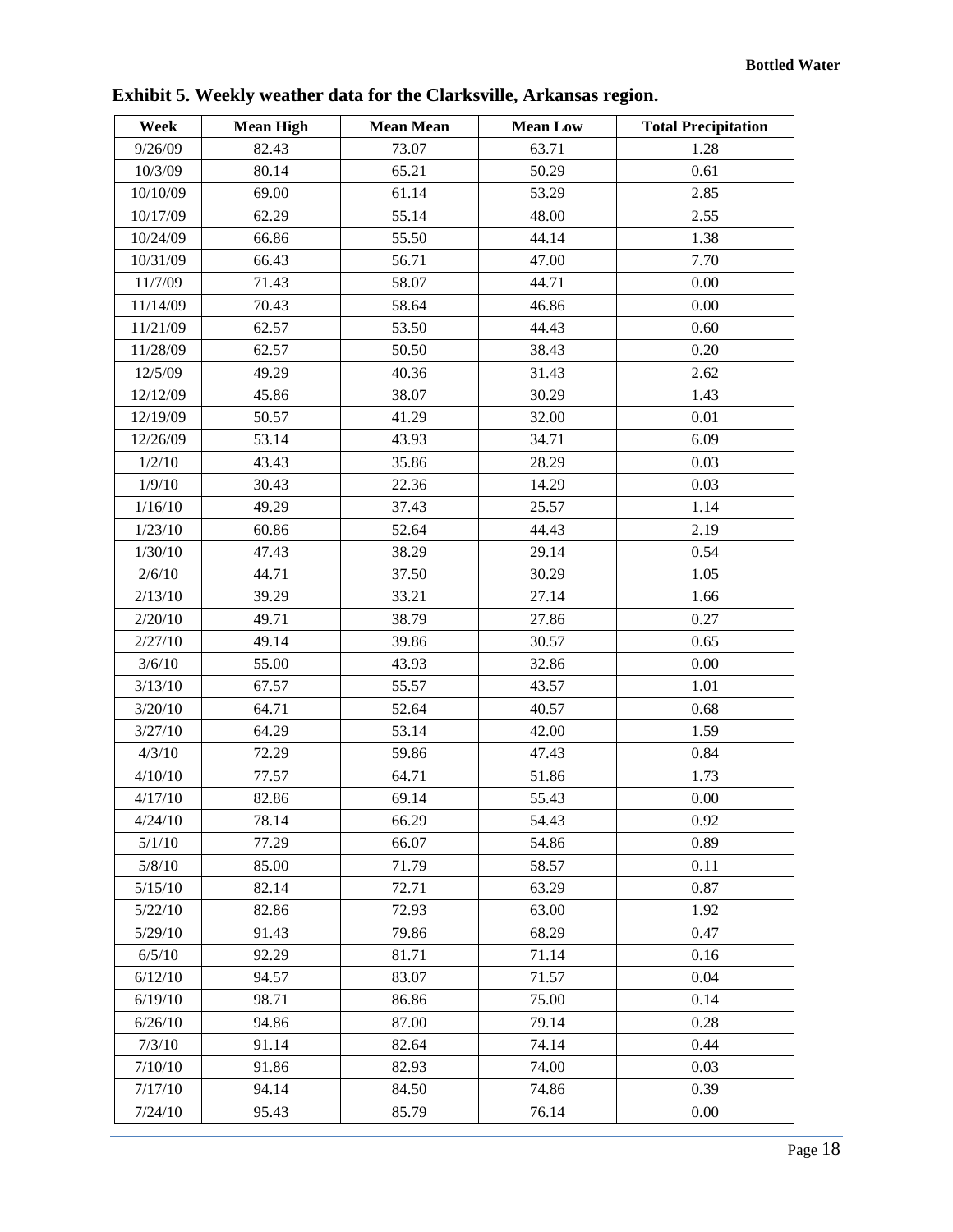| Week     | <b>Mean High</b> | <b>Mean Mean</b> | <b>Mean Low</b> | <b>Total Precipitation</b> |
|----------|------------------|------------------|-----------------|----------------------------|
| 7/31/10  | 93.29            | 84.71            | 76.14           | 0.88                       |
| 8/7/10   | 97.43            | 87.64            | 77.86           | 2.29                       |
| 8/14/10  | 97.00            | 88.07            | 79.14           | 0.00                       |
| 8/21/10  | 95.29            | 85.71            | 76.14           | 0.83                       |
| 8/28/10  | 91.14            | 79.29            | 67.43           | 0.00                       |
| 9/4/10   | 87.29            | 77.64            | 68.00           | 0.06                       |
| 9/11/10  | 89.14            | 79.36            | 69.57           | 0.63                       |
| 9/18/10  | 93.43            | 78.79            | 64.14           | 0.20                       |
| 9/25/10  | 93.71            | 80.50            | 67.29           | 0.00                       |
| 10/2/10  | 81.29            | 66.57            | 51.86           | 0.00                       |
| 10/9/10  | 79.57            | 64.50            | 49.43           | 0.00                       |
| 10/16/10 | 81.86            | 66.64            | 51.43           | 0.00                       |
| 10/23/10 | 80.71            | 67.79            | 54.86           | 0.14                       |
| 10/30/10 | 77.00            | 63.57            | 50.14           | 0.53                       |
| 11/6/10  | 64.71            | 54.71            | 44.71           | 2.18                       |
| 11/13/10 | 71.14            | 58.14            | 45.14           | 0.00                       |
| 11/20/10 | 55.86            | 48.43            | 41.00           | 1.24                       |
| 11/27/10 | 65.71            | 56.71            | 47.71           | 0.26                       |
| 12/4/10  | 52.86            | 42.86            | 32.86           | 3.12                       |
| 12/11/10 | 45.86            | 36.43            | 27.00           | 0.00                       |
| 12/18/10 | 42.86            | 35.14            | 27.43           | 0.25                       |
| 12/25/10 | 57.75            | 46.00            | 34.25           | 0.00                       |
| 1/1/11   | 59.00            | 46.75            | 34.50           | 1.02                       |
| 1/8/11   | 45.57            | 38.07            | 30.57           | 0.16                       |
| 1/15/11  | 35.14            | 29.71            | 24.29           | 0.82                       |
| 1/22/11  | 46.00            | 39.07            | 32.14           | 0.48                       |
| 1/29/11  | 53.43            | 44.00            | 34.57           | 0.67                       |
| 2/5/11   | 48.57            | 39.21            | 29.86           | 2.11                       |
| 2/12/11  | 39.14            | 29.57            | 20.00           | 0.29                       |
| 2/19/11  | 69.43            | 59.29            | 49.14           | 0.00                       |
| 2/26/11  | 68.29            | 54.93            | 41.57           | 0.95                       |
| 3/5/11   | 68.29            | 52.93            | 37.57           | 1.73                       |
| 3/12/11  | 61.00            | 50.86            | 40.71           | 0.49                       |
| 3/19/11  | 64.29            | 54.29            | 44.29           | 0.43                       |
| 3/26/11  | 71.00            | 58.29            | 45.57           | 0.00                       |
| 4/2/11   | 58.29            | 50.29            | 42.29           | 0.50                       |
| 4/9/11   | 80.14            | 67.43            | 54.71           | 0.82                       |
| 4/16/11  | 77.29            | 66.21            | 55.14           | 1.85                       |
| 4/23/11  | 77.00            | 66.79            | 56.57           | 2.54                       |
| 4/30/11  | 78.14            | 68.43            | 58.71           | 6.22                       |
| 5/7/11   | 70.43            | 61.29            | 52.14           | 2.60                       |
| 5/14/11  | 83.29            | 72.29            | 61.29           | 1.04                       |
| 5/21/11  | 78.00            | 67.71            | 57.43           | 0.00                       |
| 5/28/11  | 82.00            | 74.29            | 66.57           | 0.91                       |
| 6/4/11   | 93.71            | 82.71            | 71.71           | 0.00                       |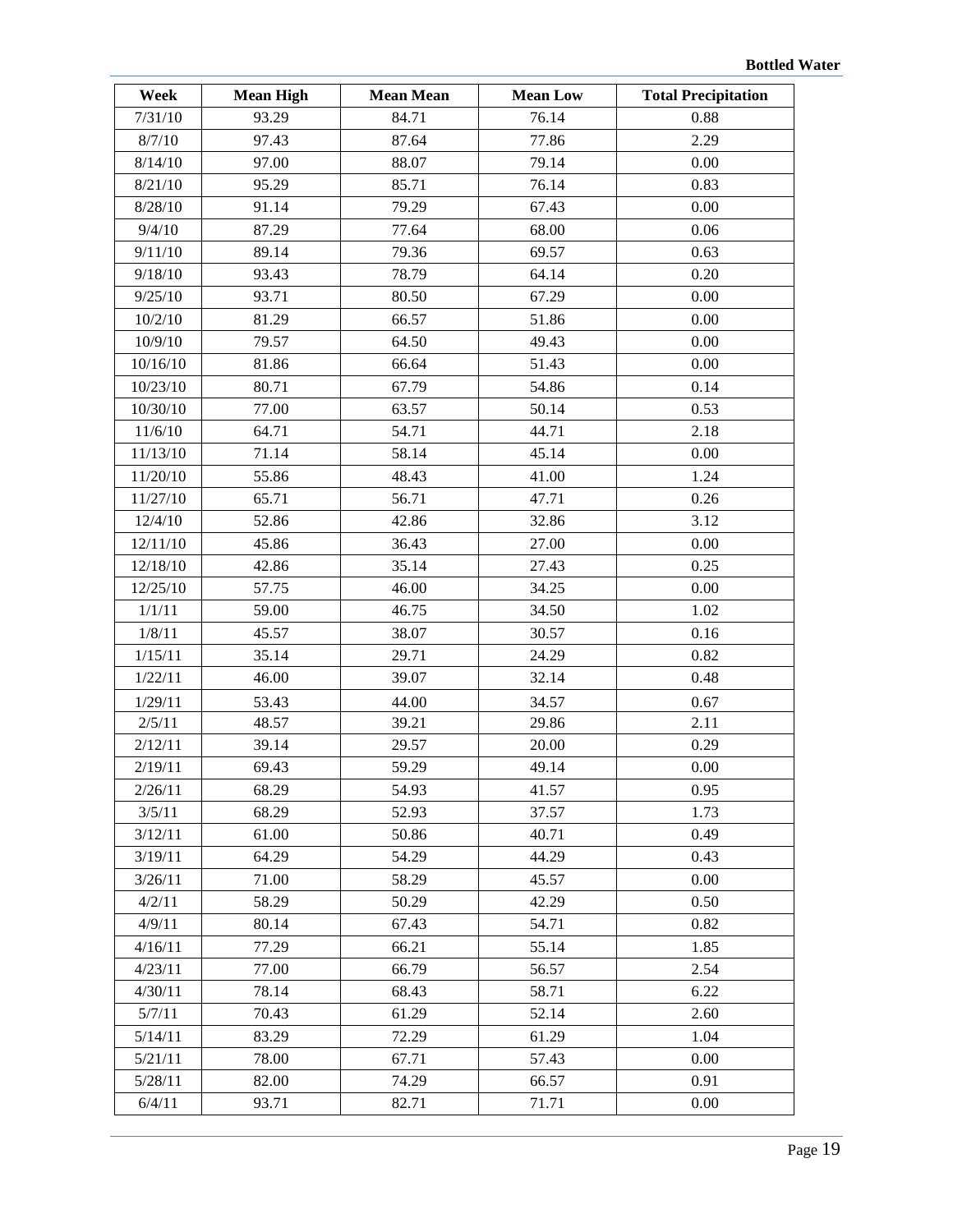| Week     | <b>Mean High</b> | <b>Mean Mean</b> | <b>Mean Low</b> | <b>Total Precipitation</b> |
|----------|------------------|------------------|-----------------|----------------------------|
| 6/11/11  | 94.86            | 83.86            | 72.86           | 0.01                       |
| 6/18/11  | 95.86            | 84.93            | 74.00           | 0.03                       |
| 6/25/11  | 93.71            | 84.29            | 74.86           | 0.00                       |
| 7/2/11   | 91.00            | 82.00            | 73.00           | 1.55                       |
| 7/9/11   | 92.00            | 83.50            | 75.00           | 1.27                       |
| 7/16/11  | 94.57            | 85.43            | 76.29           | 0.47                       |
| 7/23/11  | 93.29            | 85.29            | 77.29           | 0.00                       |
| 7/30/11  | 93.86            | 84.93            | 76.00           | 0.07                       |
| 8/6/11   | 100.00           | 89.36            | 78.71           | 0.24                       |
| 8/13/11  | 89.57            | 80.50            | 71.43           | 3.94                       |
| 8/20/11  | 89.14            | 80.21            | 71.29           | 1.39                       |
| 8/27/11  | 92.29            | 81.79            | 71.29           | 0.61                       |
| 9/3/11   | 92.57            | 82.21            | 71.86           | 0.00                       |
| 9/10/11  | 82.14            | 69.21            | 56.29           | 0.22                       |
| 9/17/11  | 81.14            | 70.43            | 59.71           | 0.41                       |
| 9/24/11  | 80.14            | 69.57            | 59.00           | 0.32                       |
| 10/1/11  | 81.86            | 67.29            | 52.71           | 0.25                       |
| 10/8/11  | 81.86            | 66.50            | 51.14           | 0.00                       |
| 10/15/11 | 82.86            | 69.29            | 55.71           | 0.28                       |
| 10/22/11 | 67.86            | 55.43            | 43.00           | 0.50                       |
| 10/29/11 | 69.29            | 56.64            | 44.00           | 1.96                       |
| 11/5/11  | 63.86            | 53.50            | 43.14           | 0.20                       |
| 11/12/11 | 67.14            | 56.36            | 45.57           | 0.56                       |
| 11/19/11 | 63.86            | 55.57            | 47.29           | 0.96                       |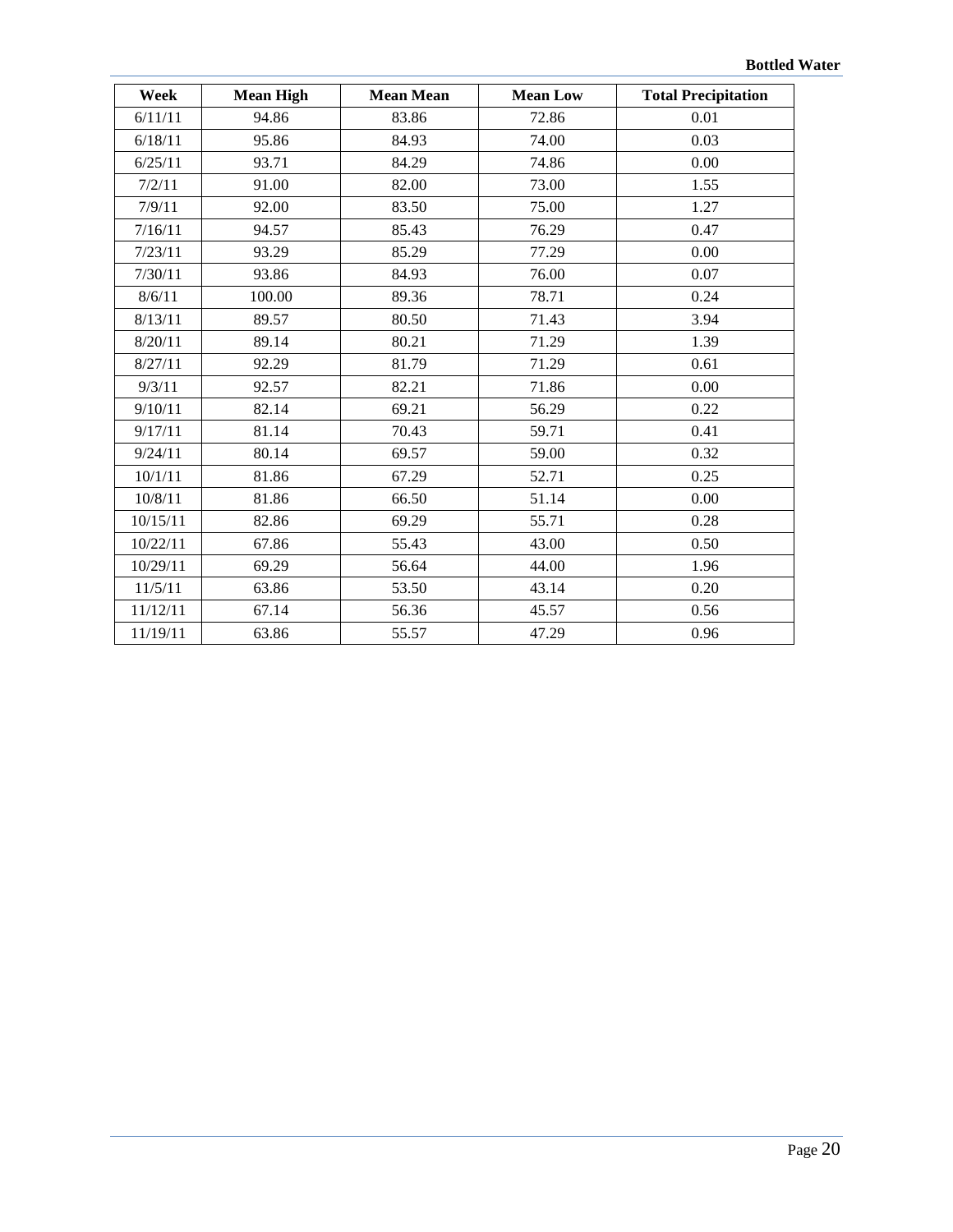| <b>Segment</b>          | <b>Brand</b>        | <b>Size Per Unit</b> | <b>Units Per Package</b> | <b>Price Per Package</b> |
|-------------------------|---------------------|----------------------|--------------------------|--------------------------|
| spring water            | evian               | 33.8 oz.             | 1 bottle                 | \$<br>1.98               |
| spring water            | evian               | 33.8 oz.             | 6 bottles                | \$<br>8.98               |
| spring water            | Ozarka              | 16.9 oz.             | 28 bottles               | \$<br>3.98               |
| spring water            | Ozarka              | 16.9 oz.             | 12 bottles               | \$<br>2.46               |
| spring water            | Ozarka              | 8 oz.                | 12 bottles               | \$<br>2.00               |
| spring water            | Ozarka              | 23.7 oz.             | 6 bottles                | \$<br>1.97               |
|                         |                     |                      |                          |                          |
| distilled water         | Glaceau smart water | 20 oz.               | 6 bottles                | \$<br>5.48               |
| distilled water         | Glaceau smart water | 33.8 oz.             | 6 bottles                | \$<br>8.98               |
| distilled water         | Glaceau smart water | 33.8 oz.             | 1 bottle                 | 1.58<br>\$               |
|                         |                     |                      |                          |                          |
| Artesian water          | Fiji                | 11.15 oz.            | 6 bottles                | 4.98<br>\$               |
| Artesian water          | Fiji                | 16.9 oz.             | 6 bottles                | \$<br>5.98               |
| Artesian water          | Fiji                | 33.8 oz.             | 6 bottles                | 10.48<br>\$              |
| Artesian water          | Fiji                | 33.8 oz.             | 1 bottle                 | \$<br>1.83               |
|                         |                     |                      |                          |                          |
| mineral water           | Pellegrino          | 25.3 oz.             | 1 bottle                 | 1.50<br>\$               |
| mineral water           | Pellegrino          | 8.45 oz.             | 6 bottles                | \$<br>4.28               |
| mineral water           | Perrier             | 16.9 oz.             | 6 bottles                | \$<br>4.97               |
| mineral water           | Perrier             | 25.3 oz.             | 1 bottle                 | \$<br>1.50               |
| mineral water           | Perrier             | 11.15 oz.            | 4 bottles                | $\mathcal{S}$<br>2.98    |
|                         |                     |                      |                          |                          |
| Carbonated              | Mixer               | 8.5 oz.              | 6 bottles                | \$<br>2.98               |
| Carbonated              | Mixer               | 33.8 oz.             | 1 bottle                 | \$<br>0.98               |
| Carbonated              | Schweppes           | 33.8 oz.             | 1 bottle                 | \$<br>1.00               |
| Carbonated              | Mixer seltzer       | 33.8 oz.             | 1 bottle                 | 0.98<br>\$               |
| Carbonated              | Mixer seltzer       | 8.5 oz.              | 6 bottles                | \$<br>2.98               |
| Carbonated              | Vintage seltzer     | 33.8 oz.             | 1 bottle                 | \$<br>0.64               |
|                         |                     |                      |                          |                          |
| purified drinking water | Aquafina            | 16.9 oz.             | 24 bottles               | \$<br>4.98               |
| purified drinking water | Aquafina            | 24 oz.               | 6 bottles                | \$<br>2.98               |
| purified drinking water | Aquafina            | 16.9 oz.             | 12 bottles               | \$<br>3.48               |
| purified drinking water | Dasani              | 16.9 oz.             | 24 bottles               | \$<br>4.48               |
| purified drinking water | Dasani              | 12 oz.               | 8 bottles                | \$<br>2.98               |
| purified drinking water | <b>Great Value</b>  | 16.9 oz.             | 35 bottles               | \$<br>3.68               |
| purified drinking water | Nestlé              | 16.9 oz.             | 24 bottles               | \$<br>3.98               |
| purified drinking water | Nestlé              | 8 oz.                | 12 bottles               | \$<br>1.88               |
| purified drinking water | Nestlé              | 16.9 oz.             | 12 bottles               | 2.48<br>\$               |
| purified drinking water | Sam's Choice        | 20 oz.               | 28 bottles               | \$<br>4.48               |
| purified drinking water | Sam's Choice        | 10 oz.               | 15 bottles               | \$<br>2.00               |

**Exhibit 6. Segments, stock-keeping-units, and retail prices.**